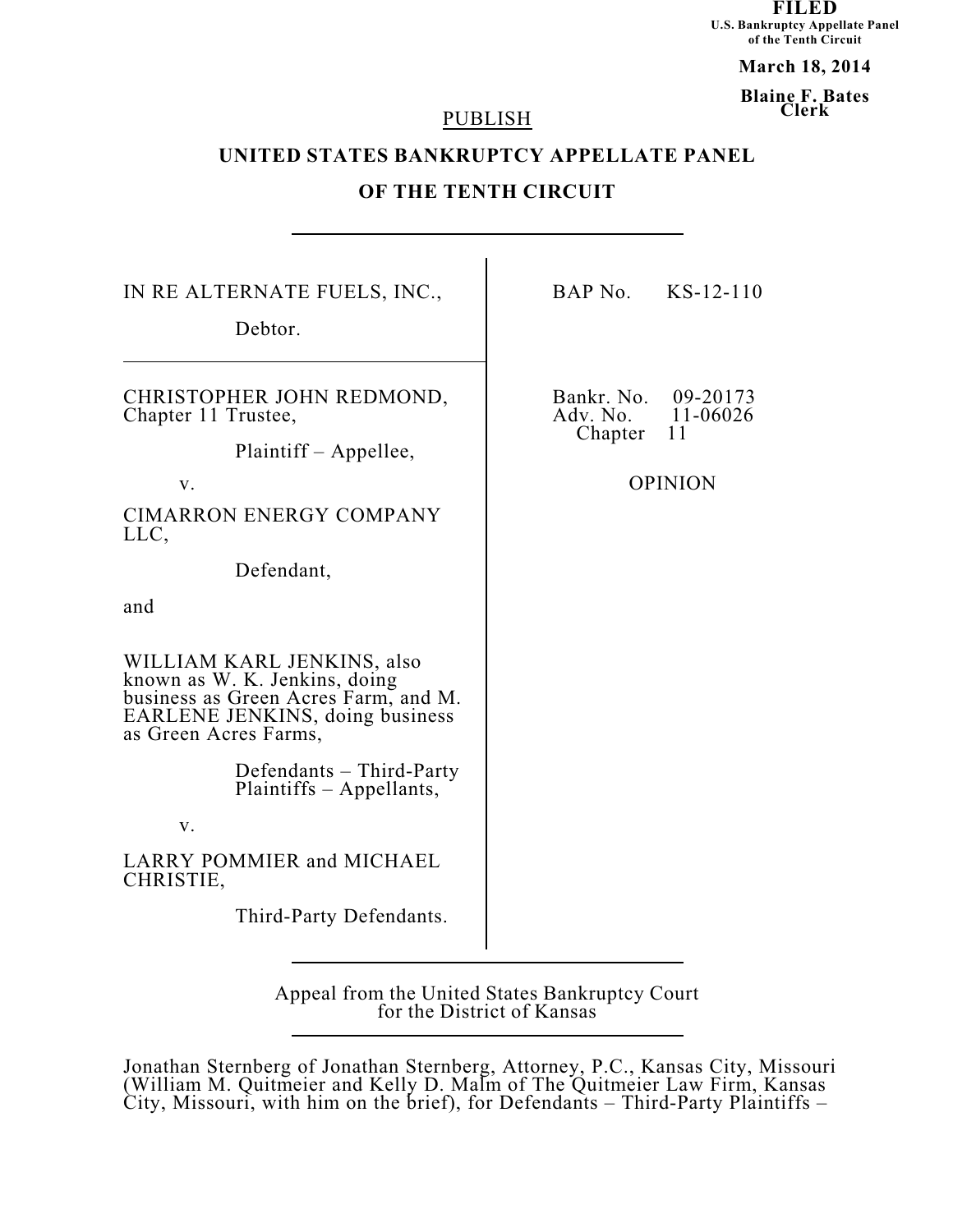Appellants.

P. Glen Smith (Christopher J. Redmond, pro se, with him on the brief) of Husch Blackwell LLP, Kansas City, Missouri, for Plaintiff – Appellee.

Before THURMAN, Chief Judge, CORNISH, and MOSIER<sup>1</sup>, Bankruptcy Judges.

MOSIER, Bankruptcy Judge.

Recharacterization is an equitable remedy that allows courts to ignore a party's characterization of a transaction and, instead, give effect to the transaction's actual substance. In bankruptcy cases, under certain circumstances, a transaction labeled as a loan may be recharacterized as an equity investment. In this case, William Karl Jenkins (Jenkins) and his wife Earlene Jenkins appeal the bankruptcy court's determination that funds they advanced should not be considered a loan but should be treated as an equity investment. Although recharacterization is an unusual remedy, given the unique facts of this case, we affirm the bankruptcy court's conclusion that any funds the Jenkinses advanced to Alternate Fuels, Inc. (AFI) should be treated as an equity investment. The Jenkinses also appeal the bankruptcy court's alternative findings and conclusions that they did not sustain their burden of proof as to the validity and amount of their claims, and that any secured claims they may have should be equitably subordinated. We also affirm the bankruptcy court's decision on those issues.<sup>2</sup>

# **I. FACTUAL BACKGROUND**

Jenkins was not a stranger to coal mining and surface restoration and, in

Honorable R. Kimball Mosier, United States Bankruptcy Judge, United 1 States Bankruptcy Court for the District of Utah, sitting by designation.

Appellee Redmond filed a motion to strike certain exhibits designated by 2 the Appellants from the appellate record, which was referred to this panel for its consideration. Although this Court always endeavors not to consider documents it deems irrelevant, whether or not they are included in the appellate record, having considered the parties' memoranda in support and opposition to the motion, the motion is hereby denied.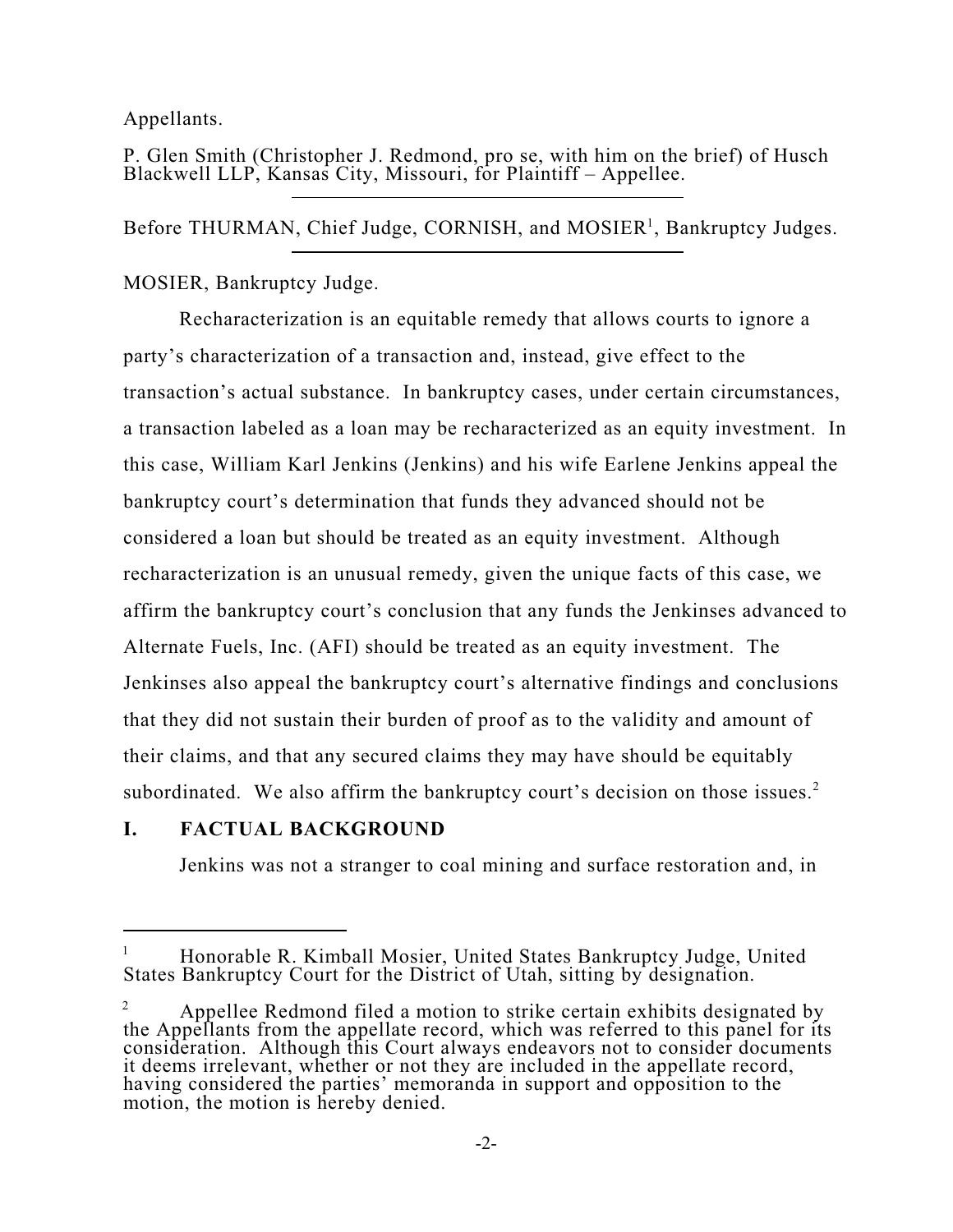1999, became aware of an opportunity in connection with AFI. AFI originally filed a Chapter 11 petition in December 1992. While AFI was successful in obtaining confirmation of a plan of reorganization, it was less successful in operating under the plan and, in 1996, AFI ceased mining operations. The Chapter 11 trustee who was operating the reorganized debtor abandoned the debtor's assets and resigned. AFI's secured creditors foreclosed on the equipment that was collateral for their loans and AFI remained liable for debts that were not discharged in its original Chapter 11 case. AFI's only remaining assets after that were mining permits.

Through a series of events that are not entirely clear, but are also not important, an individual by the name of John Warmack acquired all of AFI's stock. Warmack also formed Cimarron Energy Co. and held 99% of its stock. The other 1% was held by Larry Pommier, who had been hired by the Chapter 11 trustee to work for AFI. Cimarron acquired the equipment that was previously owned by AFI and commenced mining operations.

In order to continue mining operations, Warmack and Cimarron provided new reclamation bonds to the State of Missouri. The reclamation bonds were required to assure that AFI would reclaim, or restore, the permitted sites after mining operations were completed. Although the reclamation bonds obligated AFI to complete reclamation, the twenty-four certificates of deposit (Certificates of Deposit) securing the bonds were held by Cimarron or Warmack personally. Because Cimarron conducted the mining operations and owned the equipment, the equipment and the Certificates of Deposit were insulated from AFI's creditors.

In 1999, Pommier informed Jenkins that Warmack was looking to liquidate his interest in AFI. Warmack had completed his mining efforts, but AFI was still obligated to reclaim the permitted mining sites. Through the acquisition of Warmack's interest in AFI, Cimarron, and the Certificates of Deposit, Jenkins saw an opportunity to obtain Cimarron's equipment and, after successful

-3-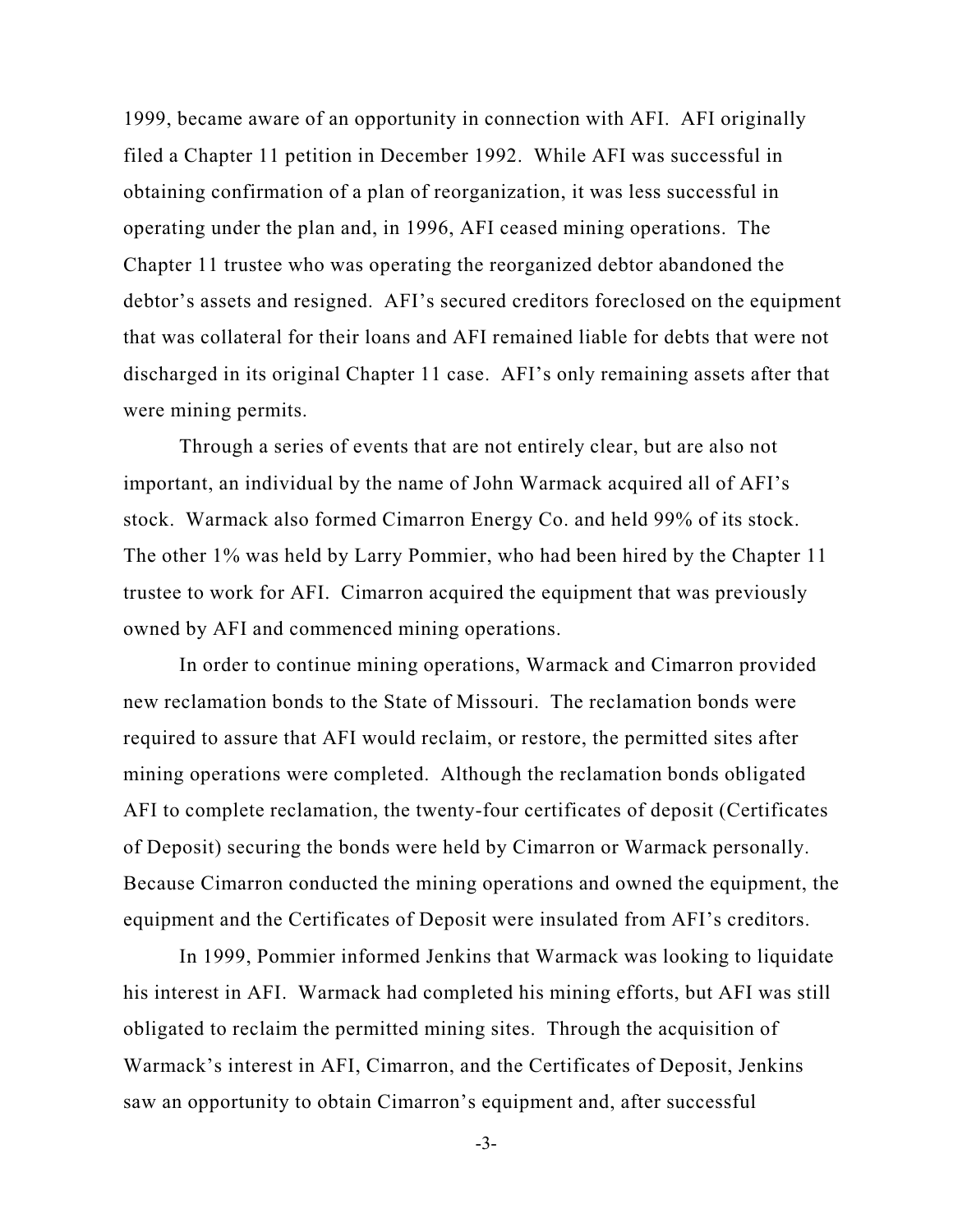reclamation of the permitted mining sites, the Certificates of Deposit.

On December 6, 1999, Jenkins and his wife entered into an agreement to purchase all of Warmack's interest in AFI and Cimarron. Because Jenkins was listed on the Federal Office of Surface Mining's Applicant Violator System, he was prohibited from owning stock of a surface coal mining company. To get around this obstacle, Jenkins arranged for ownership of the AFI stock to be placed in the name of Michael Christie, who was a mere straw man for the Jenkinses. Christie had no significant involvement with AFI or Cimarron. The purchase also included the assignment of the Certificates of Deposit in the total face amount of \$1,377,000. The Jenkinses paid Warmack \$549,250. Pursuant to the purchase agreement, Warmack used the funds to pay down secured debts on the equipment owned by Cimarron.

Even though AFI received no benefit from the \$549,250 payment, AFI executed a promissory note in the amount of \$500,000, payable to Green Acres Farms, a business name Jenkins had registered with the Missouri Secretary of State. $3$  The promissory note was for a term of five years but stated that "this note shall be paid in full upon reclamation bond release from the State of Missouri. Said bonds currently being used to secure reclamation liability for Alternate Fuels, Inc. at the Blue Mound Mine." At trial, Jenkins provided copies of numerous checks beginning in the year 2000, but failed to produce any checks or other documentation specifically evidencing this alleged loan. Jenkins candidly testified that AFI had no ability to pay this note and the only source of payment would be the Certificates of Deposit. Any monies advanced by Jenkins to AFI were for the purpose of funding the reclamation process with the intent and purpose of ultimately having the Certificates of Deposit released to Jenkins.

<sup>&</sup>lt;sup>3</sup> See Promissory Note dated Dec. 6, 1999, *in* Appellants' Appendix ("Appx.") at 1556.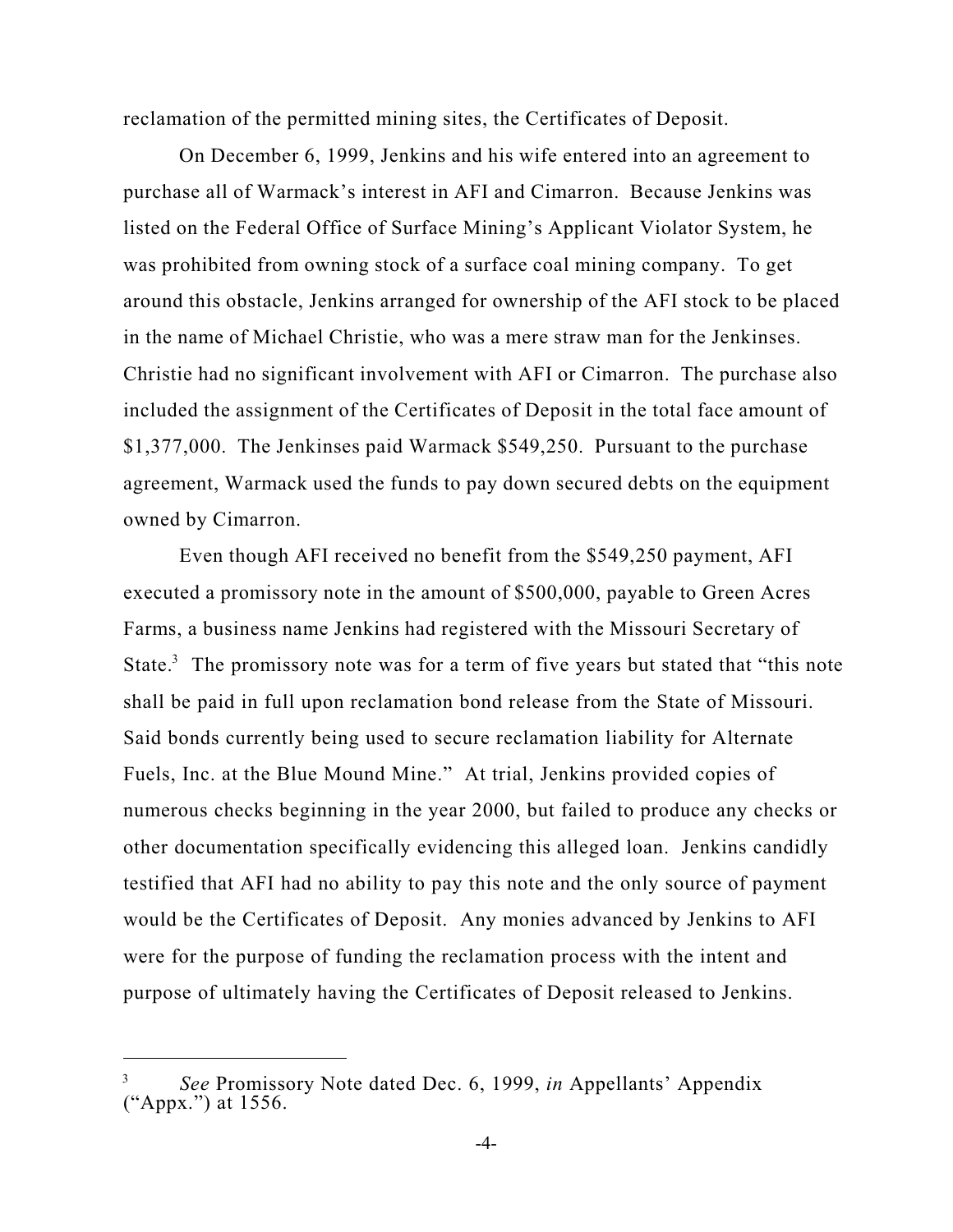After the transaction with Warmack was completed, the Jenkinses beneficially owned 100% of AFI, 99% of Cimarron, which owned all of the mining equipment, and they owned the Certificates of Deposit. AFI was left with the permitted mining sites that were subject to reclamation and a \$500,000.00 indebtedness to the Jenkinses.

Jenkins never intended to have AFI conduct any mining operations. The sole purpose of the transaction with Warmack was to obtain the proceeds of the equipment (which was valued between \$1 to \$2 million) and the release of the Certificates of Deposit following reclamation of the permitted sites. Although release of the Certificates of Deposit was contingent on AFI's satisfactory completion of its reclamation work, the Jenkinses immediately began receiving the interest payments on the Certificates of Deposit.

AFI did not recognize or follow corporate formalities such as shareholder or director meetings. Jenkins controlled all of AFI's operations, which were limited to reclamation efforts through Cimarron, and he delegated the day-to-day operations of AFI and Cimarron to Pommier. AFI had no income, and its operations were funded through checks issued by Green Acres Farms. The checks were made payable to AFI and delivered to Pommier, who then endorsed them for payment to Cimarron. There was no written agreement between AFI and Cimarron relative to the reclamation expenses or the advances, and there was no contemporaneous accounting of the advances. Specifically, there was no documentary evidence presented that the checks written to AFI and immediately endorsed for payment to Cimarron were used for reclamation expenses. The advanced funds were never subject to the claims of AFI's creditors because they were never deposited into an AFI account.

On November 6, 2000, AFI executed another promissory note, in the

-5-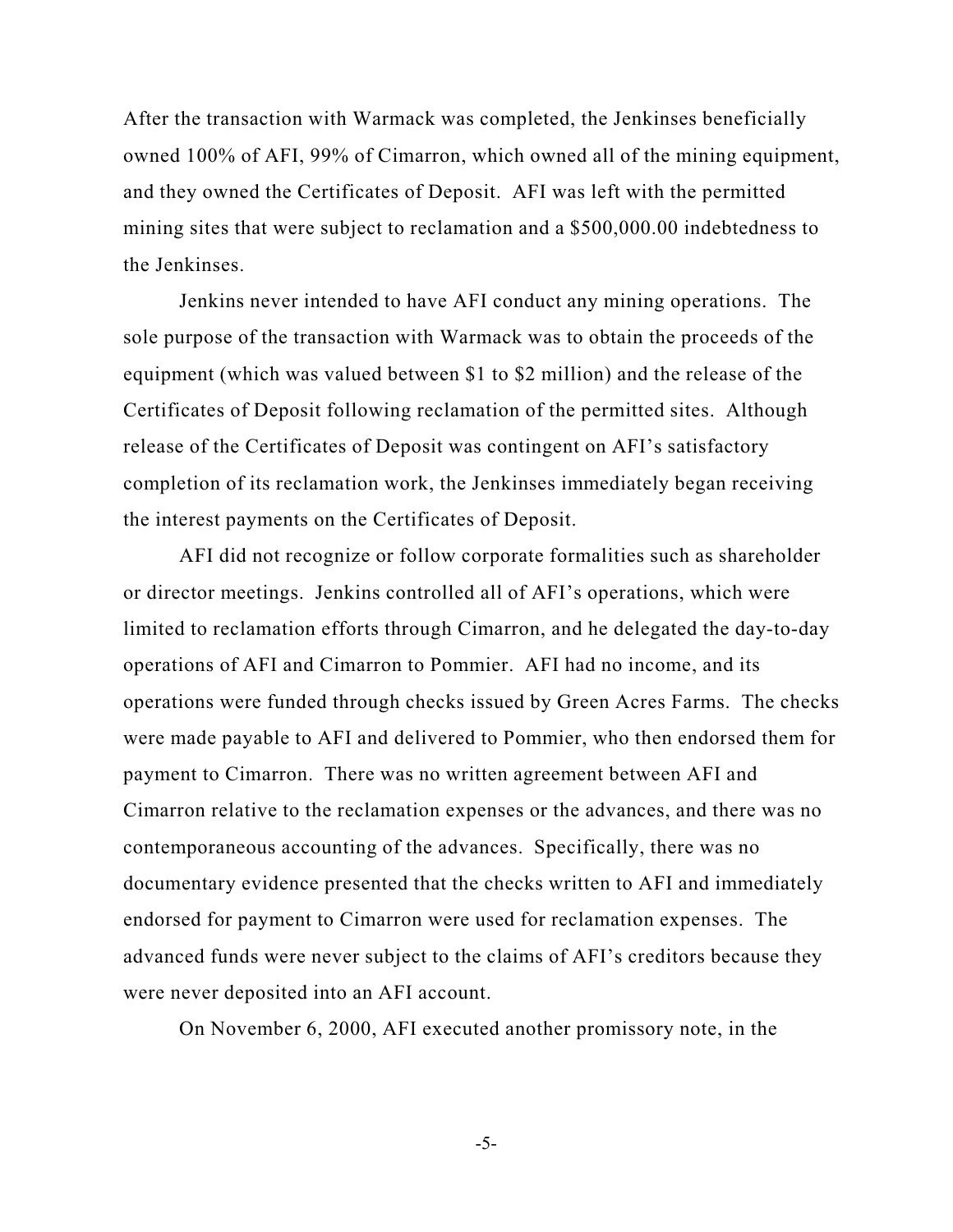amount of \$500,000 plus future advances, payable to Green Acres Farms.<sup>4</sup> The interest rate on the second note was 9%. Although Green Acres Farms advanced sums for reclamation prior to the date of the second note, Jenkins failed to provide any accounting to connect the funds advanced to the amount of the promissory note and failed to produce any checks or other documentation specifically evidencing this alleged loan. This promissory note was also for a term of five years and stated that "this note shall be paid in full upon reclamation bond release from the State of Missouri. Said bonds currently being used to secure reclamation liability for Alternate Fuels, Inc. at the Blue Mound Mine." Pommier testified that the second note was not intended to be an additional indebtedness, but to replace the first note with a lower rate of interest. Jenkins denied this assertion. As with the prior note, Jenkins knew that AFI had no prospect of paying this note and the only prospect for payment was the Certificates of Deposit.

A third note, in the amount of \$1,000,000 and dated October 11, 2001, was executed by Pommier on behalf of  $AFI<sup>5</sup>$ . Like the prior two notes, there is no accounting that supports the amount of the third note. Again, this promissory note was for a term of five years and stated that "this note shall be paid in full upon reclamation bond release from the State of Missouri. Said bonds currently being used to secure reclamation liability for Alternate Fuels, Inc. at the Blue Mound Mine." Pommier also testified that the third note was not intended to be additional debt, but to supersede or replace the second note. Jenkins also denied this assertion and, once again, Jenkins knew AFI would not be able to pay this note.

During its reclamation efforts, Cimarron obtained an arbitration award

*See* Promissory Note dated Nov. 6, 2000, *in* Appx. at 1559. 4

*See* Promissory Note dated Oct. 11, 2001, *in* Appx. at 1562. 5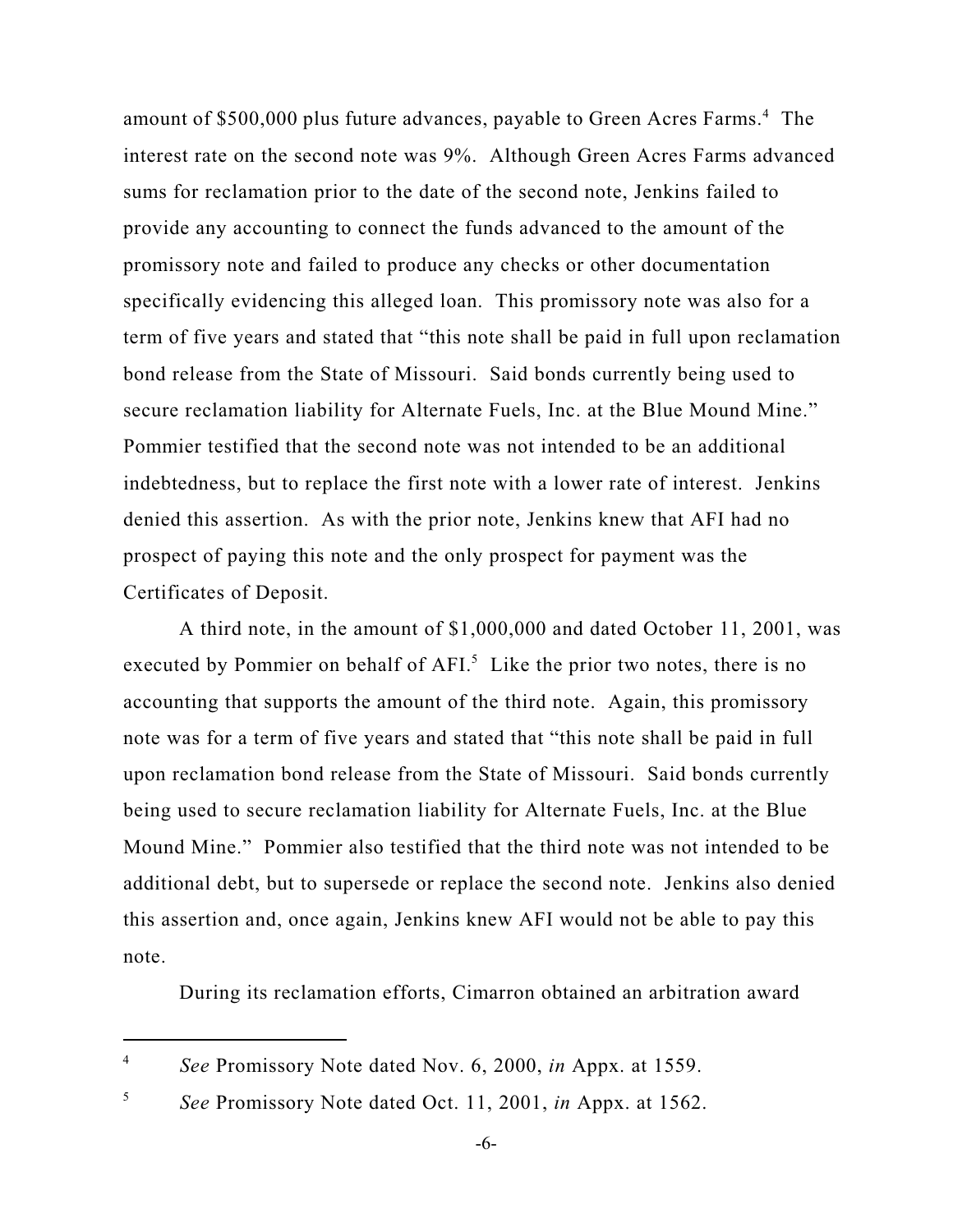against Mackie Clemmons Coal Company in the amount of \$170,000. Pommier testified that the sums received for this arbitration award were used to pay Girard National Bank to release a lien on some of Cimarron's equipment. Pommier further testified that the Jenkinses' proof of claim sought recovery of this payment. Jenkins did not dispute that testimony, and there is a check in the amount of \$170,000, dated June 30, 2000, that is consistent with Pommier's testimony. 6

The evidence is vague regarding the liquidation of the mining equipment, but it is undisputed that the equipment, valued between \$1,000,000 and \$2,000,000, was liquidated. Pommier testified that Jenkins retained the proceeds, and Jenkins offered no evidence to refute that testimony. Jenkins did not offer to provide an accounting of the proceeds from the sale of the equipment.

In 2002, Jenkins and Pommier believed the reclamation process was nearly complete, but that the State of Missouri had unreasonably blocked and interfered with the reclamation. Concluding that the State would never find the reclamation fully satisfactory, AFI filed a lawsuit against Tom Cabanas and Richard Hall, officers and employees of the Missouri Department of Natural Resources.

Jenkins saw an advantage in the possibility that proceeds of the Cabanas litigation might allow AFI to pay the notes, and took it. Since Jenkins controlled AFI, he caused it to assign \$3,000,000 of its potential recovery from the Cabanas litigation to the Jenkinses on March 1, 2003. On this same date, a fourth note was executed by AFI in favor of Green Acres Farms and the Jenkinses in the amount of \$2,370,761.00.<sup>7</sup> The fourth note states that it is a renewal of the prior three notes, but makes no reference to any future advances and is not supported by any contemporaneous or prior accounting. Like the three prior notes, this note was

*See* Green Acres Farms Check No. 1070, *in* Appx*.* at 966. 6

*See* Promissory Note dated March 1, 2003, *in* Appx. at 1617. 7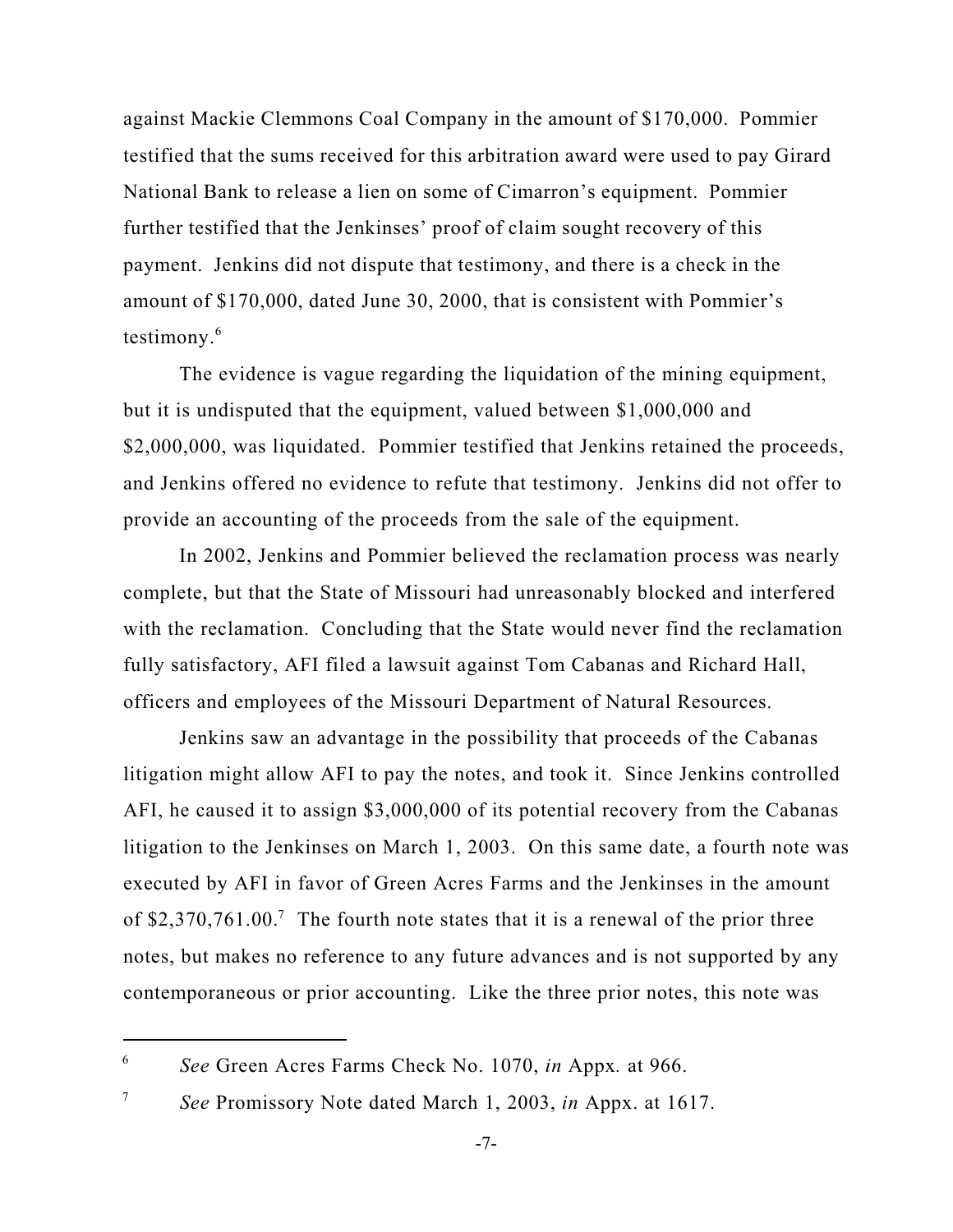for a term of five years but stated that the "note shall be paid in full upon reclamation bond release from the State of Missouri *or proceeds from the lawsuit filed in Federal Court case no. 02CV1182* said bonds currently being used to secure reclamation liability for Alternate Fuels, Inc. at the Blue Mound Mine" (emphasis added). This promissory note does not reconcile with the first three notes.

The Cabanas litigation ultimately resulted in a judgment in favor of AFI against Tom Cabanas. On appeal, the judgment was affirmed, but the amount of the judgment was reduced. In September 2008, the State of Missouri satisfied the judgment by paying a little over \$7,000,000 into the registry of the United States District Court for the Western District of Missouri. 8

News of the judgment spread, and creditors of AFI began making claims against the judgment proceeds. Apparently not wanting the responsibility or potential liability associated with payment of these competing claims, Pommier opted to file a Chapter 11 bankruptcy petition on behalf of AFI on January 28, 2009. Christopher John Redmond (Trustee) was appointed as the Chapter 11 trustee.

The Jenkinses filed a proof of claim against AFI's estate in the amount of \$4,336,813. The Jenkinses' claim is composed of (1) \$3,823,862.92 for payment of the first three promissory notes, plus interest, secured by the assignment of \$3,000,000 of the Cabanas lawsuit; (2) \$487,298.62 for "money" related to reclamation; and (3) accounts for Dan Card, in the amount of \$7,676.00, and Pat Miller, in the amount of \$17,975.56. The Trustee filed an adversary proceeding against the Jenkinses challenging their claim. The Trustee sought to have the Jenkinses' loans to AFI recharacterized as an equity contribution, or have their

<sup>&</sup>lt;sup>8</sup> The net proceeds of that amount, which are approximately \$5 million after payment of costs and attorney's fees, are currently held by the bankruptcy court.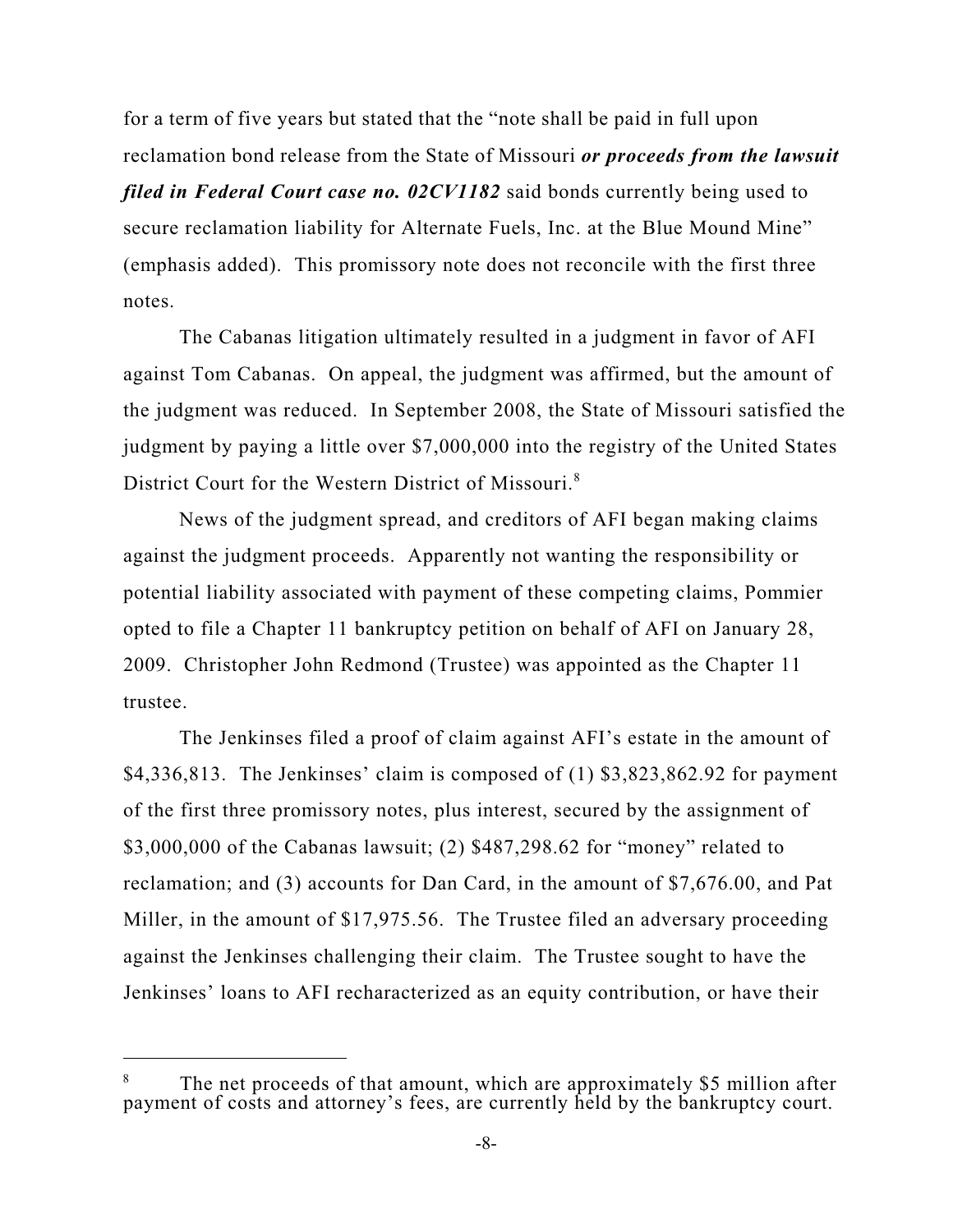secured claims equitably subordinated or disallowed entirely.

The bankruptcy court found that the Jenkinses' claim for \$3,823,862.92 for the three promissory notes should be recharacterized as equity. Similarly, the court found that the Jenkinses' claim for \$487,298.62 for money related to reclamation should also be recharacterized as equity contributions rather than debt. As a result, the court set aside AFI's assignment of the Cabanas litigation proceeds because the Jenkinses no longer held an allowed claim.

Alternatively, the bankruptcy court held that the Jenkinses had not sustained their burden of proof as to the validity and amount of their claim. The bankruptcy court also alternatively found that, if the Jenkinses' claims were not recharacterized as equity or disallowed, the Jenkinses' claims should be treated as "unsubordinated, unsecured claims for the amount of the transfers," but the Jenkinses' secured claim on the Cabanas litigation proceeds should be equitably subordinated.

## **II. APPELLATE JURISDICTION**

The appealed order was entered by the bankruptcy court on December 10, 2012, making the notice of appeal due on Christmas Eve, December 24, 2012. The Jenkinses filed their notice of appeal on December 26, 2012. Christmas Eve is not a "defined" legal holiday in Rule  $9006(a)(6)(A)$ . However, December 24, 2012 was "declared a holiday" by both President Barack Obama and the State of Kansas, and is therefore considered a holiday pursuant to Rule 9006(a)(6)(B) and (C). Since Christmas Day, December 25, is a defined legal holiday, December 26 was the next day that was neither a weekend nor a legal holiday, and the Jenkinses' notice of appeal filed on that date was timely under Rule  $9006(a)(1)(C)$ .

Fed. R. Bankr. P. 9006(a)(6)(A). Unless otherwise noted, all further 9 references to "rules" in this decision will be to the Federal Rules of Bankruptcy Procedure.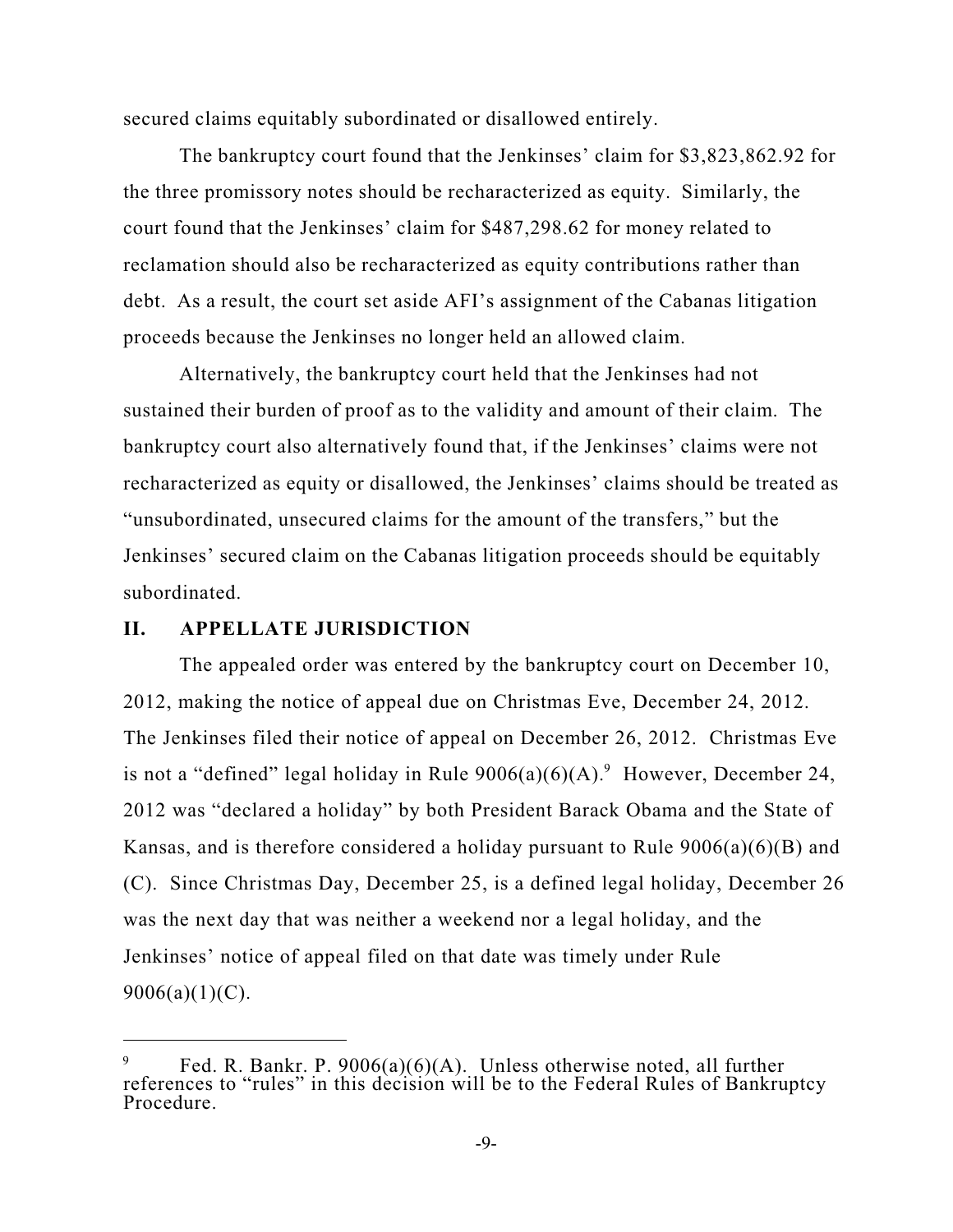This Court has jurisdiction to hear timely filed appeals from "final judgments, orders, and decrees" of bankruptcy courts within the Tenth Circuit, unless one of the parties elects to have the district court hear the appeal.<sup>10</sup> None of the parties elected to have this appeal heard by the United States District Court for the District of Kansas, and they have therefore consented to appellate review by this Court. The appealed order fully resolved the parties' adversary proceeding and is therefore final for purposes of appeal.<sup>11</sup> An order disposing of an objection to a creditor's claim is a final order for the purposes of appeal.<sup>12</sup>

#### **III. ISSUE AND STANDARD OF REVIEW**

A. Did the bankruptcy court properly recharacterize the Jenkinses' promissory notes as equity?

This is a mixed issue of law and fact, in which legal determinations are reviewed *de novo*, and fact findings are reviewed for clear error. 13

B. Did the bankruptcy court err by equitably subordinating the Jenkinses' secured claims?

This is a mixed issue of law and fact, in which legal determinations are reviewed *de novo*, and fact findings are reviewed for clear error. 14

C. Did the bankruptcy court properly disallow the Jenkinses' claim? Whether the bankruptcy court applied the proper standard is a legal determination that is reviewed *de novo*.<sup>15</sup> The sufficiency of a claimant's evidence is a factual

<sup>&</sup>lt;sup>10</sup> 28 U.S.C. § 158(a)(1), (b)(1), and (c)(1); Fed. R. Bankr. P. 8002; 10th Cir. BAP L.R. 8001-3.

*Quackenbush v. Allstate Ins. Co.*, 517 U.S. 706, 712 (1996) (quoting *Catlin* 11 *v. United States*, 324 U.S. 229, 233 (1945)).

*In re Bryan*, 407 B.R. 410, 413 (10th Cir. BAP 2009). 12

*Sender v. Bronze Group, Ltd. (In re Hedged-Invs. Assocs., Inc.)*, 380 F.3d 13 1292, 1297-98 (10th Cir. 2004).

*Id.* 14

*Pierce v. Underwood*, 487 U.S. 552, 558 (1988). 15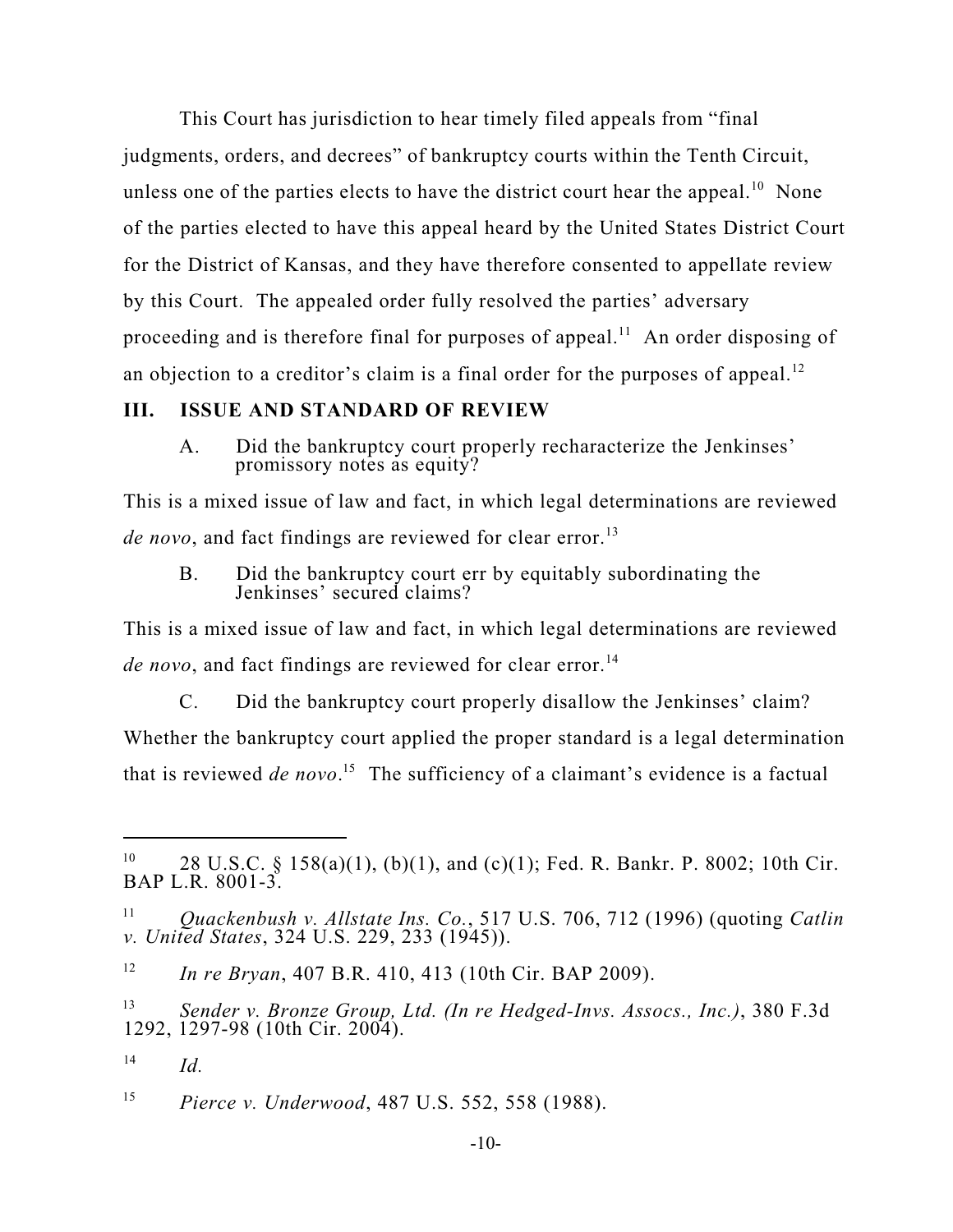finding and is reviewed for clear error.<sup>16</sup>

## **IV. DISCUSSION**

Although the bankruptcy court could have simply disallowed the Jenkinses' claim because they failed to properly support it, the court primarily focused its analysis on recharacterization of the claims. Given the facts of this case, the bankruptcy court correctly focused on the question of recharacterization.

## **A. The Bankruptcy Court Correctly Recharacterized The Jenkinses' Claims.**

While disallowance or subordination of the Jenkinses' claims is proper, recharacterization is the more appropriate remedy in this case. Because the Jenkinses beneficially owned AFI at the time of the alleged cash infusions, any "loans" from the Jenkinses to AFI may be scrutinized to ensure that they are properly characterized.

#### **1. The** *Travelers* **and** *Law* **decisions do not preclude recharacterization in this case.**

In reaching its conclusion that the Jenkinses' claim against AFI should be recharacterized, the bankruptcy court considered the thirteen-factor test identified by the Tenth Circuit Court of Appeals in *In re Hedged-Investments*.<sup>17</sup> However, the Jenkinses contend that multiple-factor tests for recharacterization, including the one in *Hedged-Investments*, were implicitly abrogated by the United States Supreme Court in *In re Travelers*.<sup>18</sup> In *Travelers*, the Supreme Court considered a claim by a Chapter 11 debtor's bonding company for attorney's fees it incurred in litigating issues in the bankruptcy. The bankruptcy court's disallowance of the bondholder's claim for attorney's fees was based on a rule adopted by the Ninth

*Phillips v. White (In re White)*, 25 F.3d 931, 933 (10th Cir. 1994). 16

*In re Hedged-Invs.*, 380 F.3d at 1298. 17

*Travelers Cas. & Sur. Co. of Am. v. Pac. Gas & Elec. Co.*, 549 U.S. 443 18 (2007).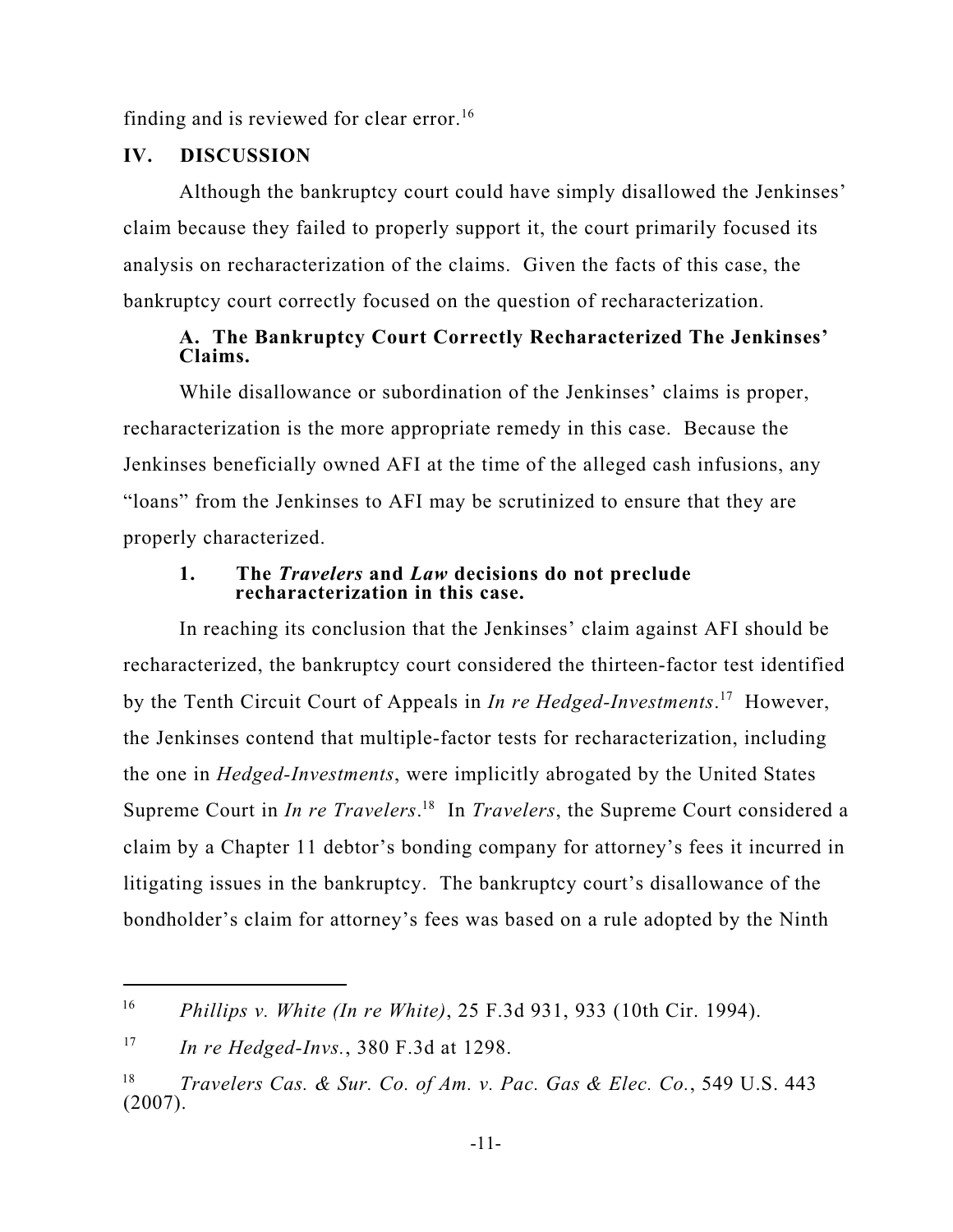Circuit in *In re Fobian*.<sup>19</sup> In *Fobian*, the Ninth Circuit held that attorney's fees are not recoverable in bankruptcy for litigating issues peculiar to federal bankruptcy law.<sup>20</sup> The *Travelers* Court found that there was no support for the *Fobian* rule in the Bankruptcy Code and therefore rejected it, stating:

The absence of textual support is fatal for the *Fobian* rule. Consistent with our prior statements regarding creditors' entitlements in bankruptcy, *see, e.g., Raleigh, supra*, at 20, 120 S.Ct. 1951, we generally presume that claims enforceable under applicable state law will be allowed in bankruptcy *unless they are expressly disallowed*. *See* 11 U.S.C. § 502(b). 21

The Jenkinses argue that *Travelers* precludes recharacterization unless recharacterization is allowed by applicable state law. They contend that Kansas law does not recognize recharacterization and, therefore, the bankruptcy court erred by applying an equitable federal doctrine to disallow their claim. Simply put, the Jenkinses assert their claim is enforceable under Kansas law and, because there is no express provision in the Bankruptcy Code that disallows it, their claim must be allowed in this case.

The Jenkinses also contend that the Supreme Court's recent ruling in *Law v. Siegel*<sup>22</sup> prohibits recharacterization.<sup>23</sup> They argue that § 502(b) does not give bankruptcy courts discretion to grant or withhold claims based on whatever considerations they deem appropriate. This exact argument was rejected by the Fourth Circuit Court of Appeals in *In re Official Committee of Unsecured*

*Travelers*, 549 U.S. at 452 (emphasis added). 21

Appellants' Statement of Supplemental Authority, *Docket No. 86*. 23

*In re Fobian*, 951 F.2d 1149 (9th Cir. 1991). 19

*Id.* at 1153. 20

*Law v. Siegel*, No. 12-5196, \_\_\_ U.S. \_\_\_, 2014 WL 813702 (slip op. Mar. 22 4, 2014).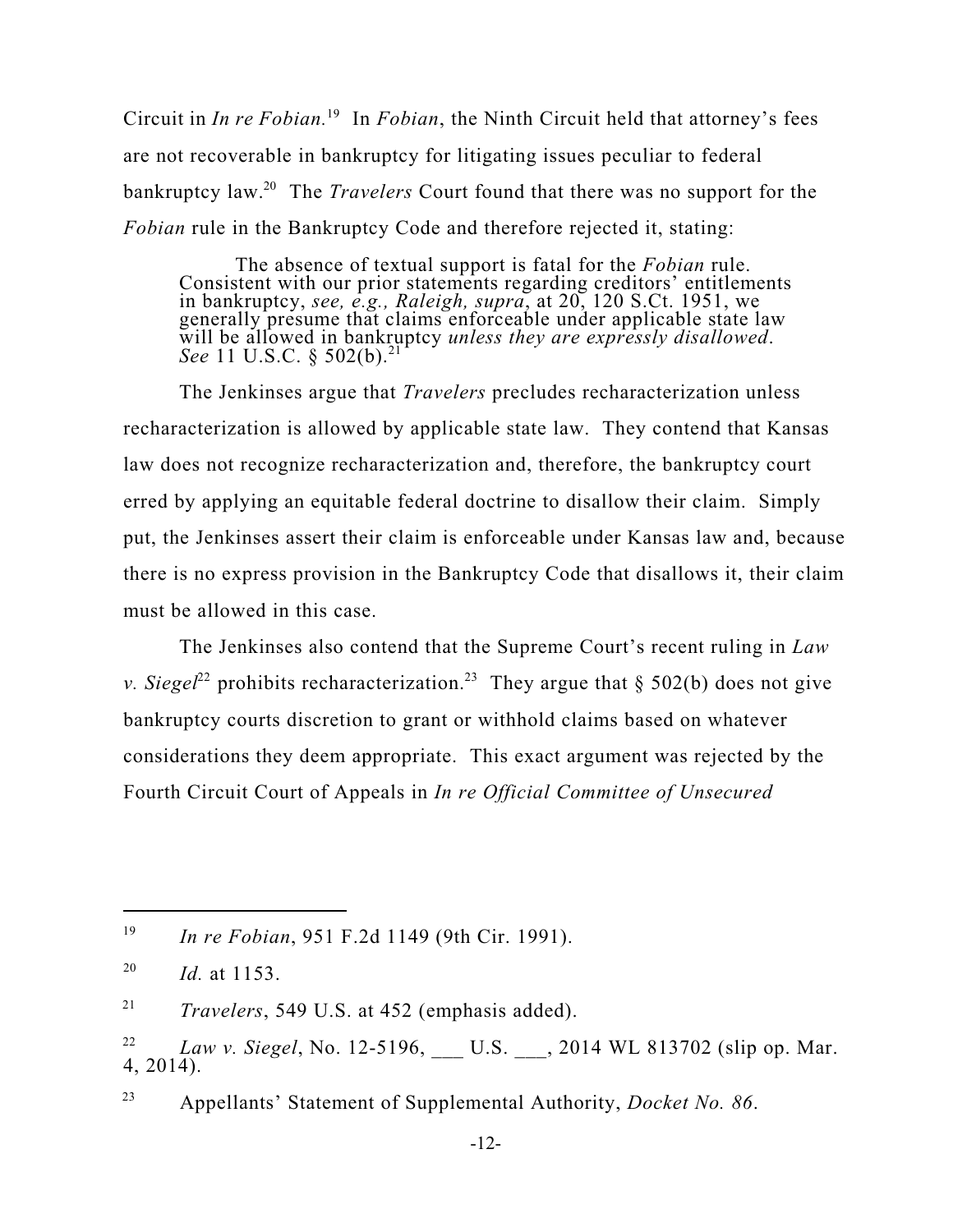# *Creditors for Dornier Aviation (North America), Inc.*<sup>24</sup> As that court explained:

Thus, implementation of the Code's priority scheme requires a determination of whether a particular obligation is debt or equity. Where, as here, the question is in dispute, the bankruptcy court must have the authority to make this determination in order to preserve the Code's priority scheme. If the court were required to accept the representations of the claimant, as GMBH appears to argue, then an equity investor could label its contribution a loan and guarantee itself higher priority-and a larger recovery-should the debtor file for bankruptcy. Thus, denying a bankruptcy court the ability to recharacterize a claim would have the effect of subverting the Code's critical priority system by allowing equity investors to jump the line and reduce the recovery of true creditors. In light of the broad language of § 105(a) and the larger purpose of the Bankruptcy Code, we believe that a bankruptcy court's power to recharacterize is essential to the proper and consistent application of the Code.

GMBH contends that recharacterization does not exist independently of the bankruptcy court's disallowance power under  $\S$  502(b) or the court's equitable subordination power under  $\S$  510(c). This argument seems to be rooted in GMBH's view that recharacterization serves the same purposes and requires the same analysis as disallowance or equitable subordination. In fact, contrary to GMBH's arguments, recharacterization requires a different inquiry and serves a different function.

Disallowance of a claim under § 502(b) is only appropriate when the claimant has no rights vis-à-vis the bankrupt, i.e., when there is "no basis in fact or law" for any recovery from the debtor. When a bankruptcy court disallows a claim, the claim is completely discharged. By contrast, recharacterization is appropriate when the claimant has some rights vis-à-vis the bankrupt. That is, when a bankruptcy court recharacterizes a claim, it necessarily recognizes the existence of a relationship between the debtor and the claimant, but it determines that the relationship is one of an equity owner rather than a creditor.<sup>25</sup>

Recharacterization is not based on the enforceability of a claim; it is based

on establishing the true substance of a transaction. It is not a determination of whether a claim should be allowed or disallowed; it is a determination of whether a claim should be treated as a claim or as an equity security interest. If a claim is disallowed, it is essentially not recognized in the bankruptcy case. If a claim is

*In re Official Comm. of Unsecured Creditors for Dornier Aviation (North*  $24$ *America), Inc.*, 453 F.3d 225 (4th Cir. 2006).

*Id.* at 231-32 (emphasis and citations omitted). 25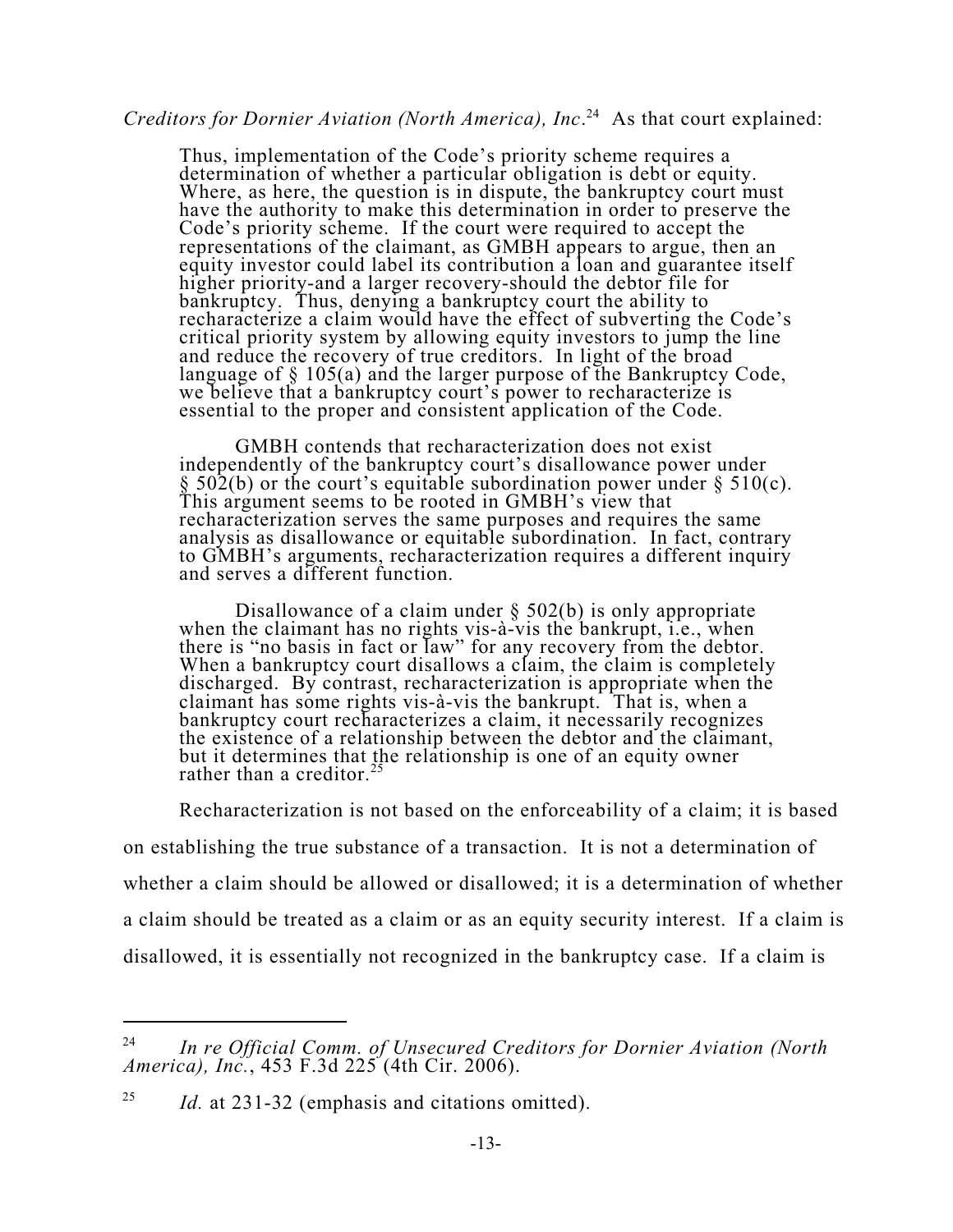recharacterized, it is still recognized in the bankruptcy case, but is simply treated as an equity security interest.

Significantly, the *Travelers* and *Law* decisions do not deal with recharacterization at all, or even mention the *Hedged-Investments* decision. It is not implicit, and clearly not explicit, that *Travelers* or *Law* abrogated a bankruptcy court's ability to recharacterize an alleged loan. Additionally, the Jenkinses have not provided a persuasive argument that equitable recharacterization is not permissible under Kansas law.

## **2***.* **The** *Hedged-Investments* **Factors Dictate Recharacterization in This Case.**

The Jenkinses contend that even the *Hedged-Investments* factors compel treatment of their claims as loans. In *Hedged-Investments,* the Tenth Circuit expanded the "more generally phrased test" it used in *Mid-Town*<sup>26</sup> in favor of a multi-factor test. The non-exclusive factors the Tenth Circuit considered were:

(1) the names given to the certificates evidencing the indebtedness;

(2) the presence or absence of a fixed maturity date;

(3) the source of payments;

(4) the right to enforce payment of principal and interest;

(5) participation in management flowing as a result;

(6) the status of the contribution in relation to regular corporate creditors;

(7) the intent of the parties;

(8) "thin" or adequate capitalization;

(9) identity of interest between the creditor and stockholder;

(10) source of interest payments;

(11) the ability of the corporation to obtain loans from outside lending institutions;

*In re Hedged-Invs.*, 380 F.3d at 1298 n.1 (citing *Sinclair v. Barr (In re* 26 *Mid-Town Produce Terminal, Inc.)*, 599 F.2d 389, 392 (10th Cir. 1979)).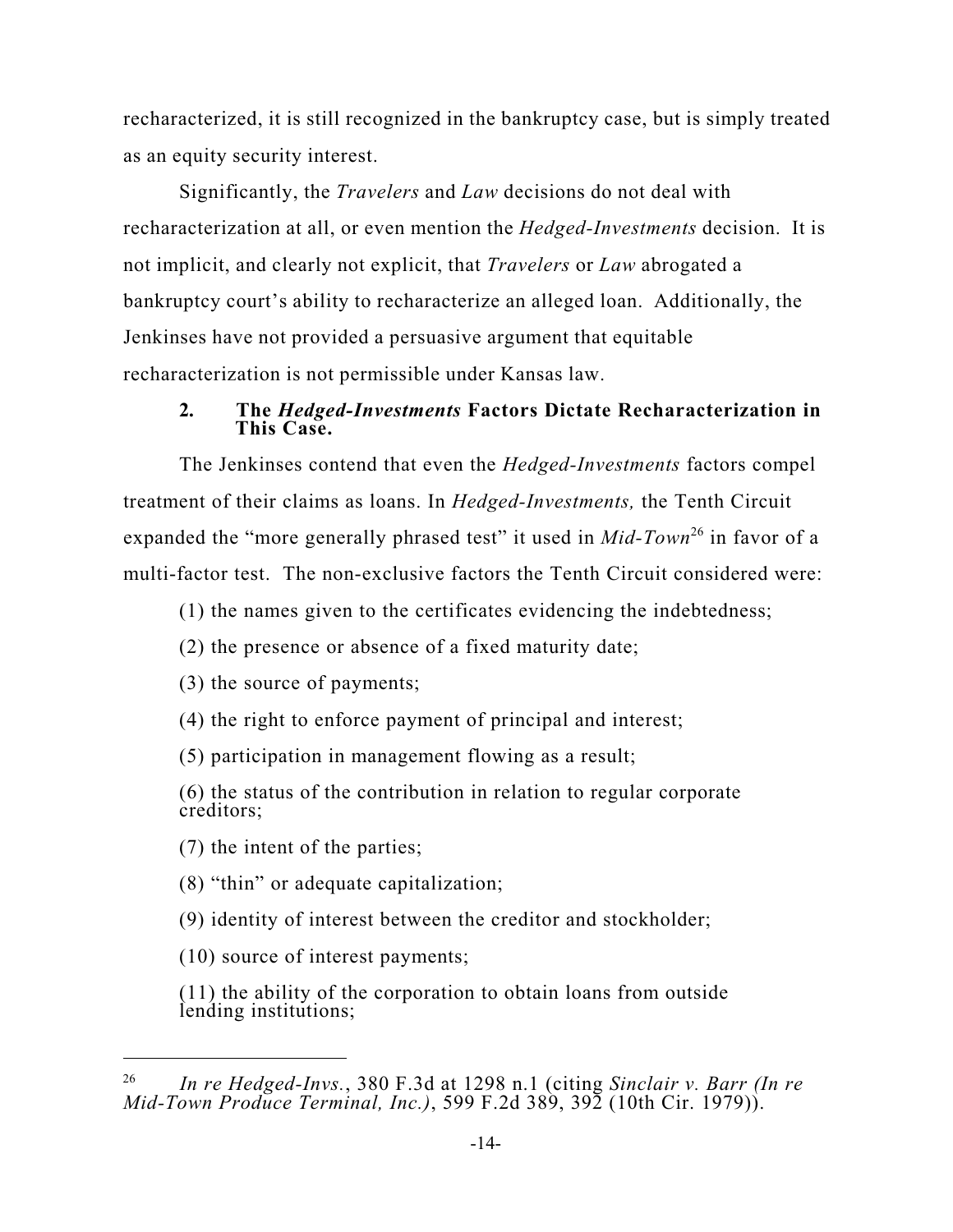(12) the extent to which the advance was used to acquire capital assets; and

(13) the failure of the debtor to repay on the due date or to seek a postponement. 27

The purpose of the *Hedged-Investments* factors is to "distinguish true debt from camouflaged equity" by determining whether certain facts are more supportive of a loan or an equity transaction.<sup>28</sup> These factors are not dispositive of characterization, and their applicability and weight depend on the facts of each case in which they are applied.<sup>29</sup>

The *Hedged-Investments* factors should be viewed in the overall context of the disputed transactions. The Jenkinses base their claim on the three Notes and a bald statement of additional amounts advanced, but they failed to provide a reliable accounting with respect to the Notes or the additional advances. At the time the Notes were signed, there was no economic benefit or incentive for AFI to reclaim the permitted mining sites. Although AFI would discharge its legal obligation to complete reclamation, it would have to incur debt to do so. If AFI elected not to complete reclamation, the State of Missouri would look to the surety bonds and, presumably, AFI would incur an indebtedness to the Jenkinses for the Certificates of Deposit that would be lost.

When the Notes were signed, and at the time of the alleged advances, Jenkins knew AFI could not pay the Notes or the advances. AFI had no valuable assets, no business operations, no capital, and no income. Because AFI was incapable of repaying any advances, Jenkins would not receive any economic benefit from AFI. The only prospect Jenkins had to recover the advances was the

*In re Hedged-Invs.*, 380 F.3d at 1298. 27

*Id.* 28

*Miller v. Dow (In re Lexington Oil & Gas Ltd.)*, 423 B.R. 353, 365 (Bankr. 29 E.D. Okla. 2010).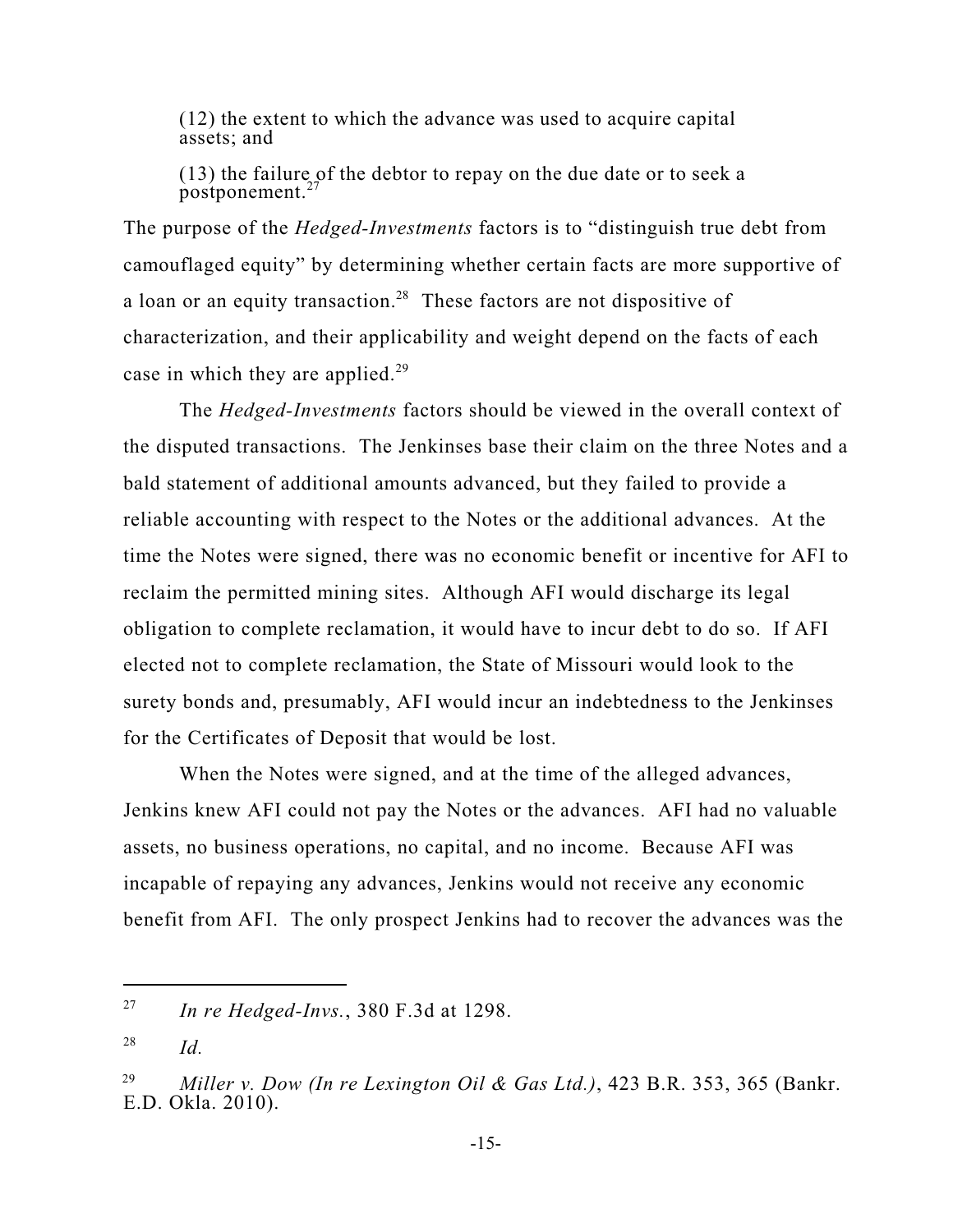release of the Certificates of Deposit. Whether and when the Certificates of Deposit would be released was uncertain. The Notes state that they would "be paid in full upon reclamation bond release." What is not clear from the evidence is whether AFI's obligation under the Notes would be satisfied upon the release of the bonds or whether AFI would have an indebtedness for efforts that only benefitted Jenkins.

The bankruptcy court considered each of the *Hedged-Investments* factors in light of the evidence before it, concluding that the weight of the evidence supported recharacterization of the Jenkinses' loans to equity. The bankruptcy court concluded that two of the *Hedged-Investments* factors were inapplicable, three of the factors "superficially" supported treatment of the advances as loans and the remaining seven factors "strongly" supported recharacterization. The bankruptcy court's conclusions are clearly supported by the evidence.

The first *Hedged-Investments* factor is "the names given to the certificates evidencing the indebtedness." The Jenkinses maintain that the bankruptcy court gave this factor insufficient weight. The bankruptcy court simply noted that, although the documents state they are promissory notes, they were all preprinted forms and the provisions regarding acceleration upon failure to make timely payments and attorney's fees stated "N/A." The Jenkinses are fortunate the bankruptcy court gave this factor any weight in their favor. The instruments may be titled promissory notes, but they do not "fulfill the proper formalities for a commercial loan."<sup>30</sup> The bankruptcy court correctly noted that the Jenkinses' advances were not "traditional-style" loans. A "loan" is a sum of money loaned for a specified period and repayable with an agreed interest. Typically, the amount loaned, the terms of repayment, and the interest are agreed to at the time the money is loaned. Advances, interest rates, and repayment terms are not

*In re Hedged-Invs.*, 380 F.3d at 1299. 30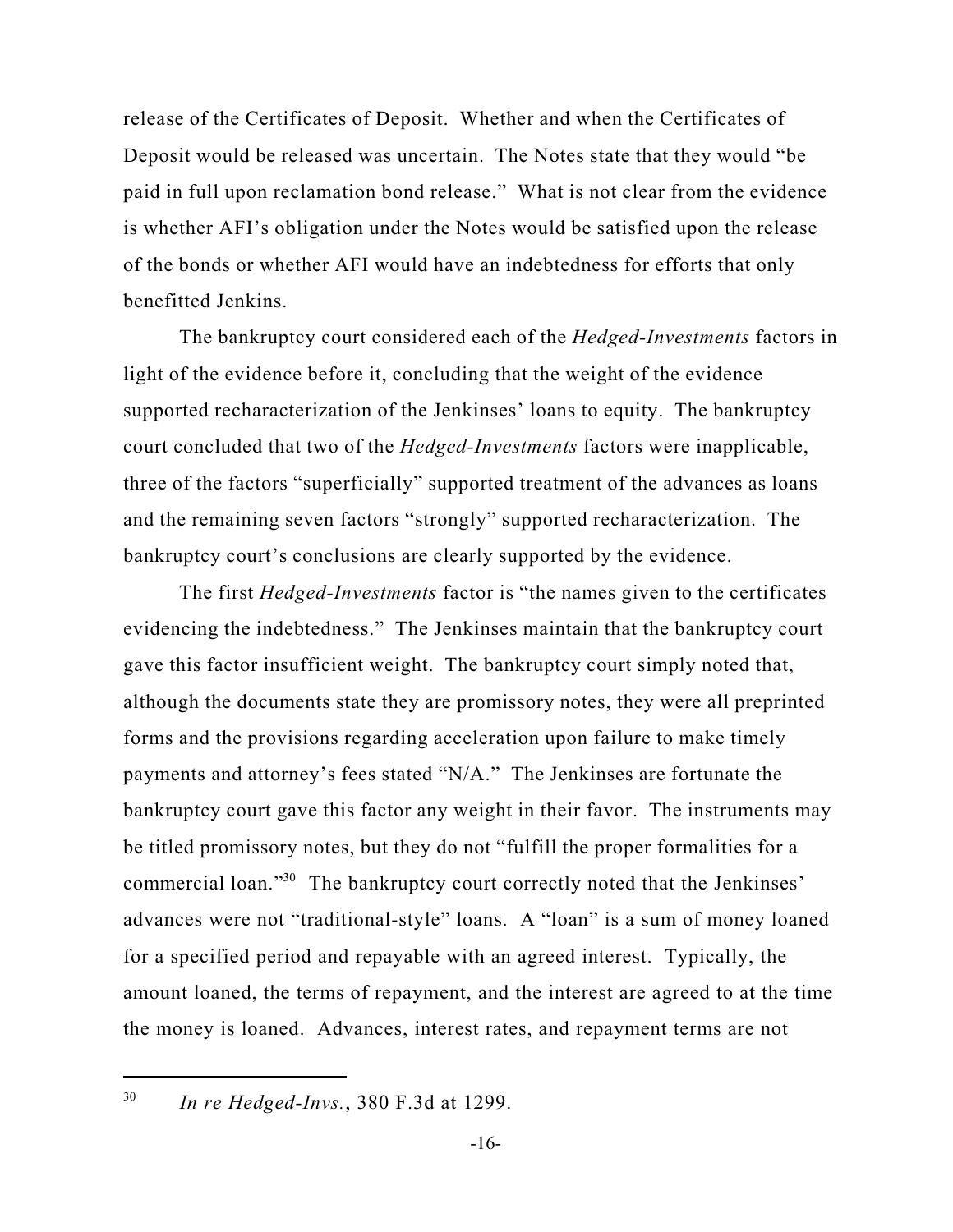customarily left to the discretion of the lender. The lender's right to receive repayment is supported by consideration, money loaned and accounted for with contemporaneous records. In short, the amount loaned and the amount to be repaid are readily calculable at the beginning of the transaction, are typically documented, and the obligation to pay is not conditional. Specifically, the lender is not entitled to receive repayment in excess of the amount actually loaned plus the agreed interest. On the other hand, "equity" is an investment – an expenditure of money – in order to earn a financial return. The amount of financial return is unknown and the entitlement to receive payment is conditional. The amount of payment received may be unrelated to the amount advanced or may be received in exchange for little consideration.

In the present case, there is little if any evidence that the terms of the promissory notes were determined prior to the advances, and the amounts advanced cannot be reconciled to the amount of the Notes. There is no accounting that connects the funds allegedly advanced to the amount of the Notes, and there are no contemporaneous records of funds advanced prior to or pursuant to the alleged loan. The Notes are not supported by reasonably equivalent consideration. AFI received no consideration in exchange for the first \$500,000 note and, while there is evidence of advances, there is insufficient evidence to reconcile any alleged advances to AFI to the amounts stated in the additional promissory notes.<sup>31</sup> At the time the advances were made, the return the Jenkinses would receive on monies they advanced was uncertain and could only come from proceeds of the Certificates of Deposit. The bankruptcy court's inclusion of this factor on the side of loan characterization, even superficially, was generous to the

<sup>&</sup>lt;sup>31</sup> The court found that "the amounts of the Notes were not directly related to transfers to AFI, but did roughly reflect the sum of checks that had been written by Green Acres to AFI during the prior year." *Redmond v. Jenkins (In re Alternate Fuels, Inc.)*, Bankr. No. 09-20173, Adv. No. 11-6026, 2012 WL 6110429, at \*11 (Bankr. D. Kan. Dec. 10, 2012).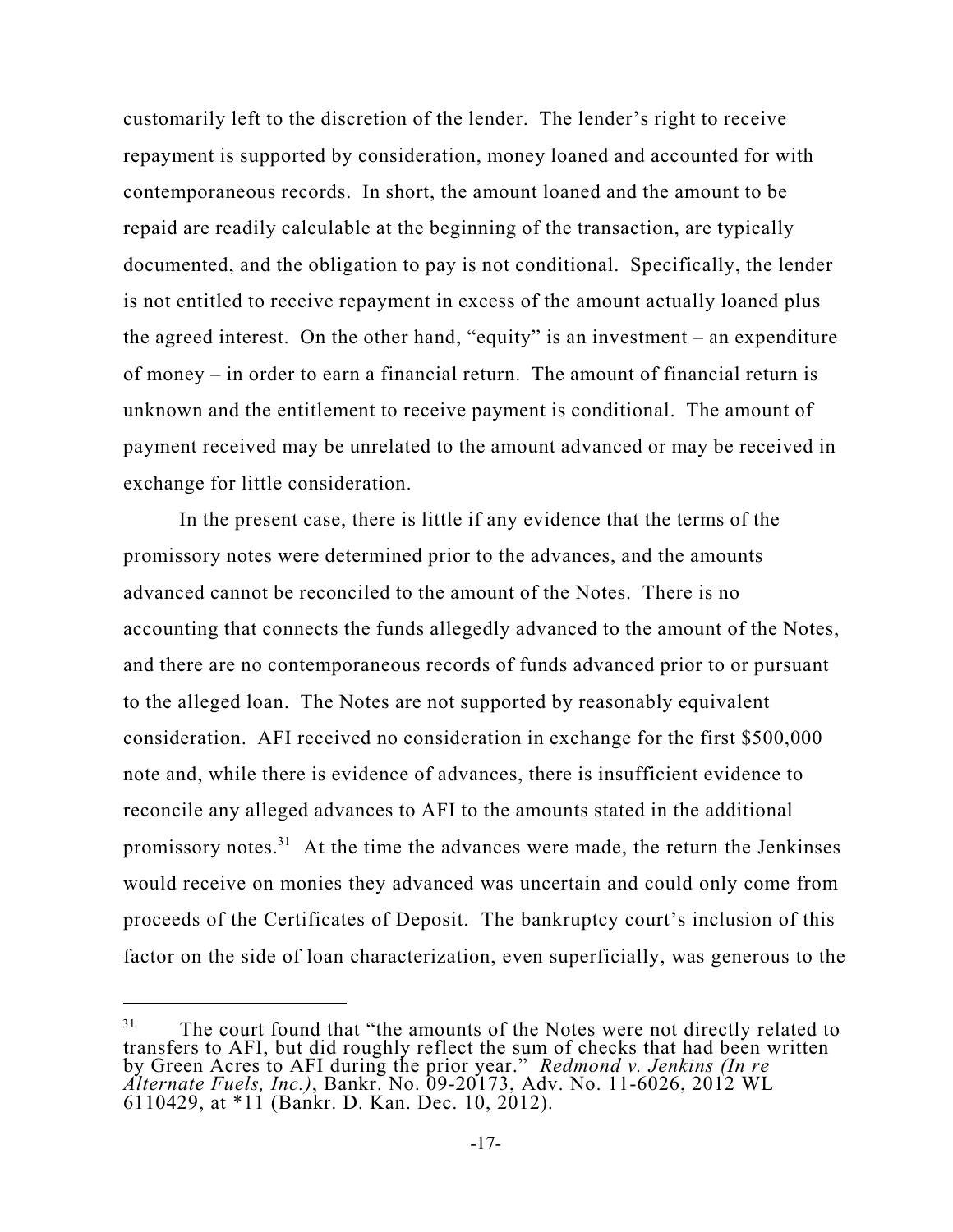Jenkinses.

The second factor is "the presence or absence of a fixed maturity date." A fixed maturity is indicative of a loan rather than an equity investment. The Jenkinses contend that this factor supports loan treatment because each of the Notes contains a repayment date of 5 years from the date of issue. However, the language in the instrument is not determinative of this factor. The bankruptcy court correctly concluded that, notwithstanding this provision in the Notes, there was no fixed maturity date because Jenkins knew AFI had no ability to pay the Notes and he only advanced funds to obtain release of the Certificates of Deposit. Whether and when the Certificates of Deposit would be released was uncertain.

The third factor is the "source of payments." The bankruptcy court concluded that the parties looked to the Certificates of Deposit, not AFI, as the source of payment of the Notes, and for that reason found that the third factor weighed heavily in favor of recharacterization. The Jenkinses assert that advances made to a "flagging business" should not factor into the recharacterization analysis. The Jenkinses' argument completely ignores the bankruptcy court's actual finding, mistakenly focuses on the nature of the advances to the debtor rather than the source of payment from the debtor, and also misquotes the *Hedged-Investments* court. The *Hedged-Investments* court stated, "excessive suspicion about loans made by owners and insiders of struggling enterprises would discourage legitimate efforts to keep a flagging business afloat."<sup>32</sup> Although undercapitalization remains an important factor, under the multi-factor approach, *Hedged-Investments* simply advised that bankruptcy courts should not give disproportionate weight to that factor.<sup>33</sup> Additionally, the Jenkinses' argument is not persuasive because they were not making advances to

*In re Hedged-Invs.*, 380 F.3d at 1298 n.1. 32

*Id.* 33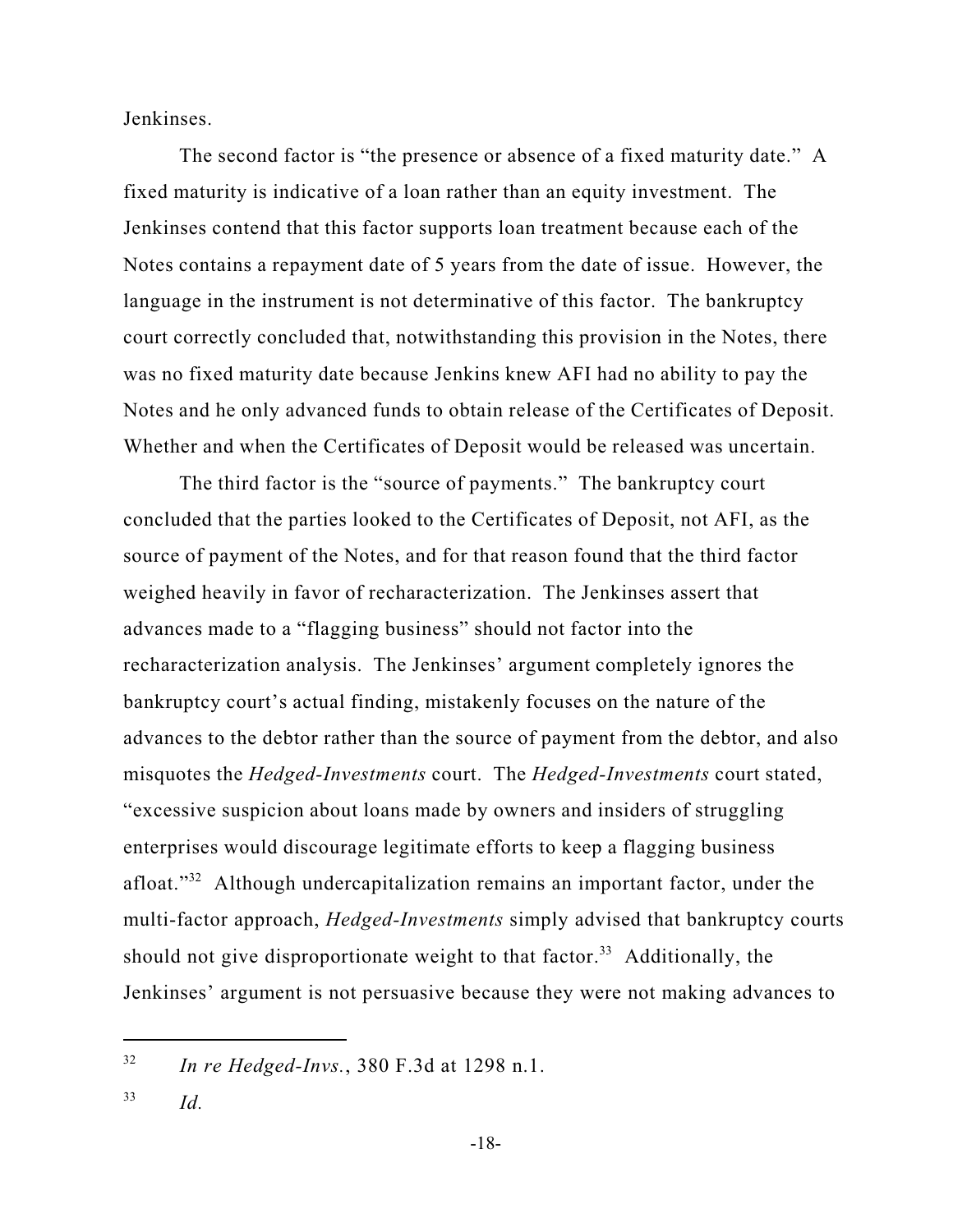a "flagging business." AFI was out of business, and the Jenkinses were not attempting to resuscitate it. Jenkins clearly knew that repayment of the Notes was not dependent on AFI's business success, but was dependent on successful reclamation of the permitted mining sites. The bankruptcy court correctly concluded that the expected source of repayment was not AFI and this factor weighed heavily in favor of recharacterization.

"The right to enforce payment of principal and interest" is the fourth *Hedged-Investments* factor. The bankruptcy court found that the Jenkinses' right to enforce payment of the Notes was "illusory." When the Notes were executed, Jenkins and Pommier knew that AFI had no ability to pay the Notes, so any attempt to enforce payment would be futile. Thus, no attempts were made to enforce payment of the Notes. The Jenkinses again argue that the terms of the Notes should be dispositive and, since they had a contractual right to enforce payment, AFI's lack of ability to pay should be irrelevant. As previously stated, recharacterization looks beyond labels to the substance of a transaction.<sup>34</sup> Jenkins knew he could not enforce payment of the Notes. The bankruptcy court's finding that the Jenkinses' right to enforce payment was "illusory," and that this factor was supportive of recharacterization, is adequately supported by facts in the record.

The fifth factor is "participation in management flowing as a result" of the contribution. The bankruptcy court concluded that the fifth factor superficially supported treatment of the advances as loans. Since AFI was already under Jenkins' control when the advances were made, there was no resulting increase in management as a result of the advances. Again, the court's determination that this factor superficially supported characterization as loans was more favorable to the Jenkinses than it needed to be. The court easily could have determined this

*Id.* at 1297. 34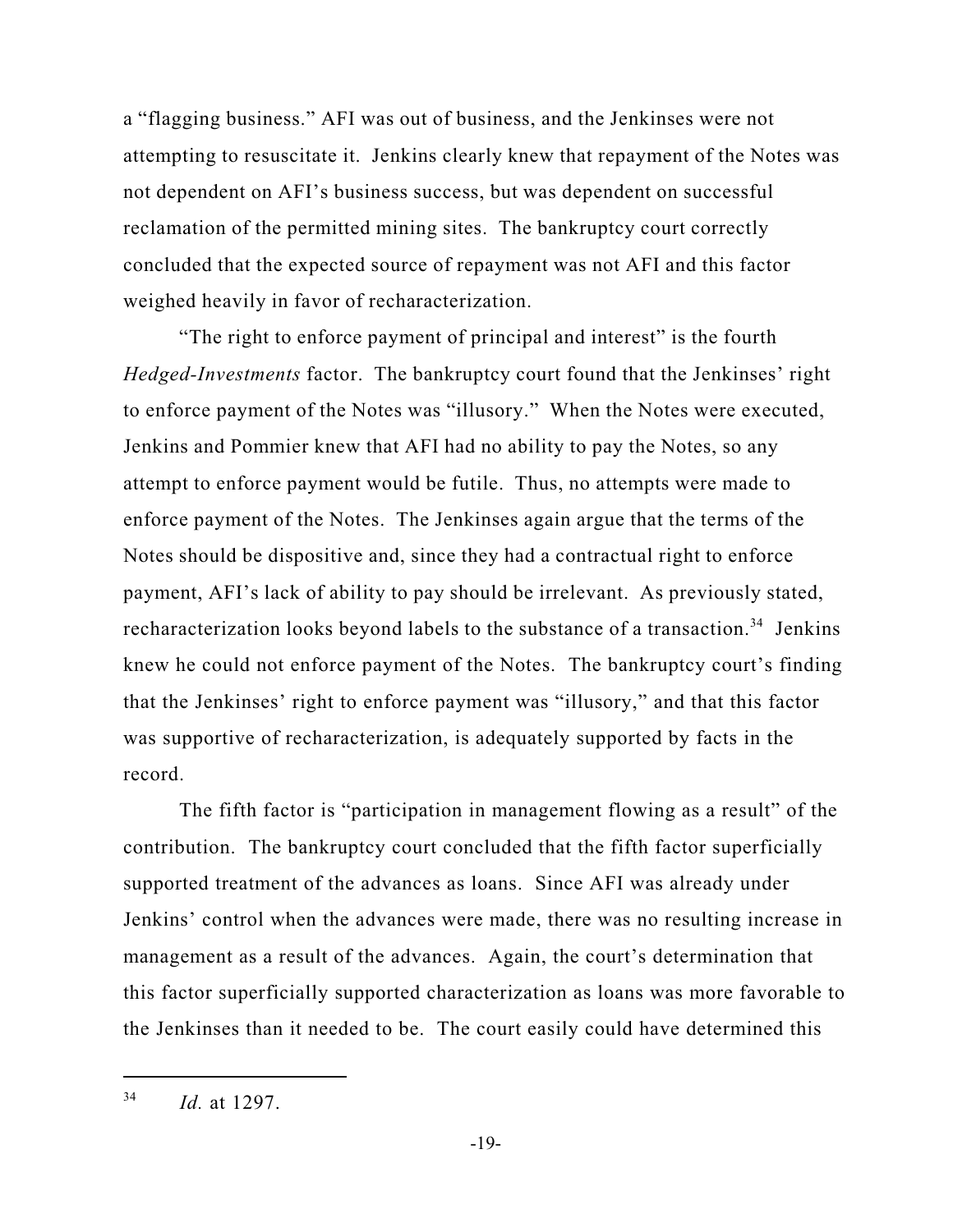factor was inapplicable because Jenkins already exercised complete control of AFI.

The sixth factor is the "status of the contribution in relation to regular corporate creditors." The bankruptcy court concluded that this factor was not relevant.<sup>35</sup> The Jenkinses dispute this conclusion because there is no subordination language in the Notes. Here again, the bankruptcy court's conclusion that this factor was not relevant was more favorable to the Jenkinses than it needed to be. While express subordination language may be relevant, the court need not limit its inquiry into this factor to express subordination, as there are other inquiries that may be relevant to the "status" of the contribution in relation to other creditors.<sup>36</sup> If the advances from the Jenkinses were, as alleged, used to pay creditors of AFI for costs associated with its reclamation efforts, then the Jenkinses were effectively subordinating their right to payment to AFI's other creditors. Because the bankruptcy court could have concluded that the Jenkinses were effectively subordinating their right to payment, its conclusion that this factor was not relevant is not clearly erroneous.

With respect to "the intent of the parties," the seventh factor, the record is quite clear. In fact, the parties' intent was largely stipulated to in the bankruptcy court's pre-trial order.<sup>37</sup> The purpose of the advances and the Notes was to secure the Jenkinses' investment by funding the reclamation process with the intent and purpose of having the Certificates of Deposit released to the Jenkinses. The

<sup>&</sup>lt;sup>35</sup> The court concluded that "[s]ince AFI had no income other than the Jenkinses' advances to pay creditors, the fact that creditors were paid and the Jenkinses were not has no relevancy." *In re Alternate Fuels*, 2012 WL 6110429, at \*11.

 $^{36}$  For example, constructive subordination – payment of other creditors in lieu of payments pursuant to the terms of the instrument in dispute – may be a relevant factor.

*See* Final Pretrial Order at ¶¶ 34-38, *in* Appx. at 86-87. 37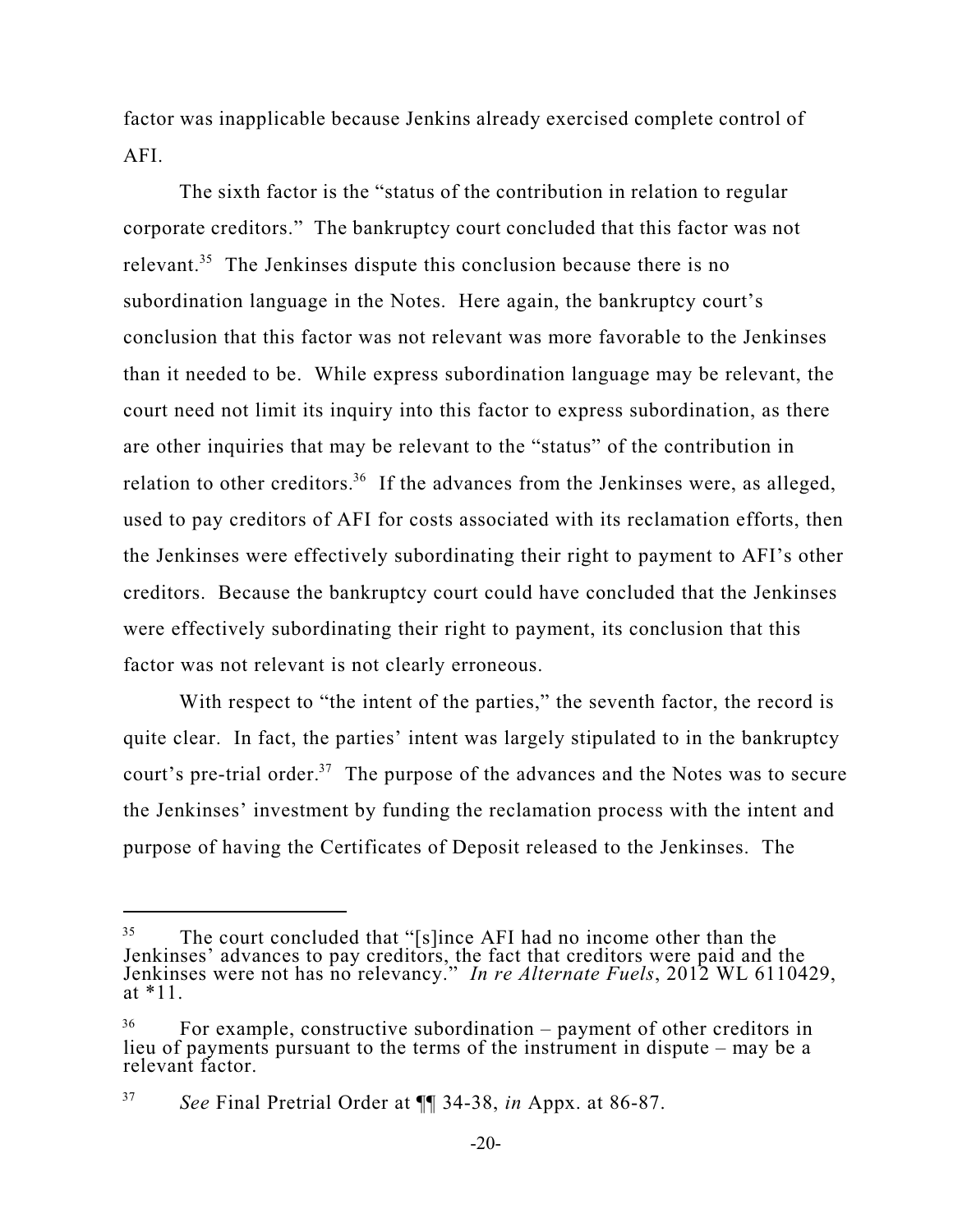Jenkinses maintain that the bankruptcy court misconstrued this factor when it focused on the purpose of the Notes, which was to secure the Jenkinses' investment in AFI and Cimarron, and failed to focus on "whether the parties intended that the money be repaid pursuant to the instrument." If this were a distinction with a difference, it still would not help the Jenkinses. Jenkins candidly and succinctly testified that everyone knew AFI had no money to pay the Notes and the only way he was going to be repaid was by release of the Certificates of Deposit. It is clear, when the first three Notes were signed, the parties did not intend that the advances be repaid by AFI pursuant to the terms of the Notes. Jenkins expected payment to come from the Certificates of Deposit rather than from AFI.

The eighth factor is "'thin' or adequate capitalization." The Jenkinses' only dispute on this factor is that the bankruptcy court placed too much emphasis on AFI's thin capitalization. Undercapitalization is an important factor, but the Jenkinses argue that courts should not give "disproportionate weight to the poor capital condition" of the debtor company.<sup>38</sup> Disproportionate weight should not be given to undercapitalization when there is a legitimate prospect that a flagging business will be able to generate income and repay the contribution. But, if there is absolutely no prospect of repayment from business operations or liquidation of assets, this factor should be given appropriate weight. When the Jenkinses made the alleged advances, AFI had no capital, no business activity, no assets to liquidate, and no prospect of generating any income. The Jenkinses were not attempting to rescue, rehabilitate, or revive AFI; they were only attempting to obtain the Certificates of Deposit. The bankruptcy court did not place disproportionate weight on this factor and properly concluded that AFI's total lack of capital strongly supported recharacterization.

*In re Hedged-Invs.*, 380 F.3d at 1298 n.1. 38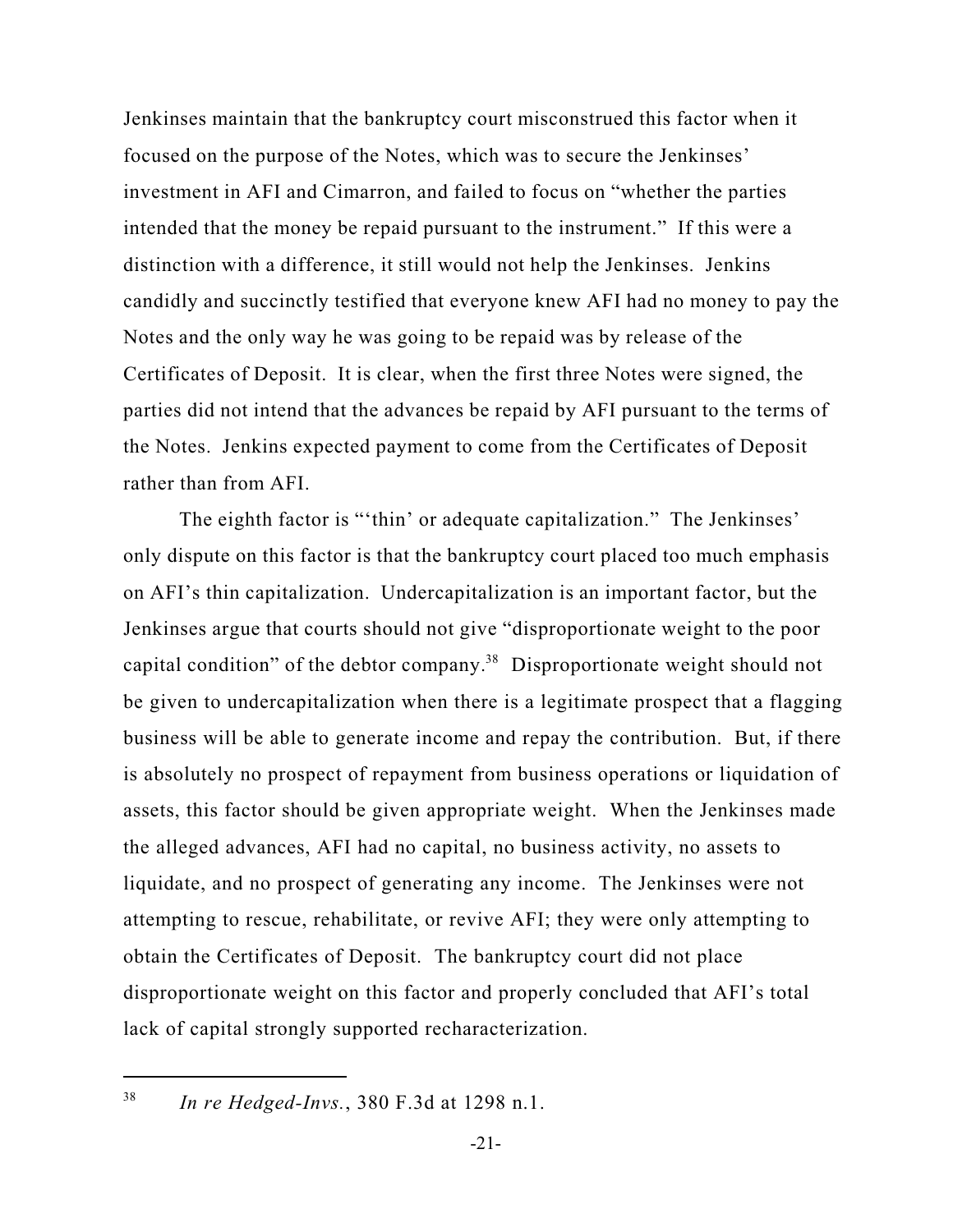The Jenkinses do not dispute the ninth *Hedged-Investments* factor, the "identity of interest between the creditor and stockholder." Because the Jenkinses made all of the advances and were also the only shareholders, there was a 100% identity of interest. The bankruptcy court determined that this factor favored equity characterization.

The bankruptcy court found that the tenth factor, the "source of interest payments," was not applicable because AFI never made any interest payments. The Jenkinses argue that the bankruptcy court missed the mark because the Notes provide that interest would be paid and the Cabanas litigation provided a source for interest payments. It is the Jenkinses who miss the mark here. The interest provision in the Notes does not address the source of payments actually made. At the time the Notes were signed, the Cabanas litigation did not exist and AFI had no identifiable income source for interest payments. The bankruptcy court was correct that this factor is not relevant in this case.

The eleventh *Hedged-Investments* factor focuses on "the ability of the corporation to obtain loans from outside lending institutions." If the debtor is unable to obtain outside financing, "the fact that no reasonable creditor would have acted in the same manner is strong evidence that the advances were capital contributions rather than loans."<sup>39</sup> The bankruptcy court found that AFI had unsuccessfully attempted to obtain financing from at least six banks and, therefore, this factor strongly supported recharacterization. The Jenkinses did not contest this determination.

The bankruptcy court concluded that the twelfth factor, "the extent to which the advance was used to acquire capital assets," superficially supported characterization as loans, as the use of funds for operating expenses is generally

*Bayer Corp. v. MascoTech, Inc. (In re AutoStyle Plastics, Inc.)*, 269 F.3d 39 726, 752 (6th Cir. 2001).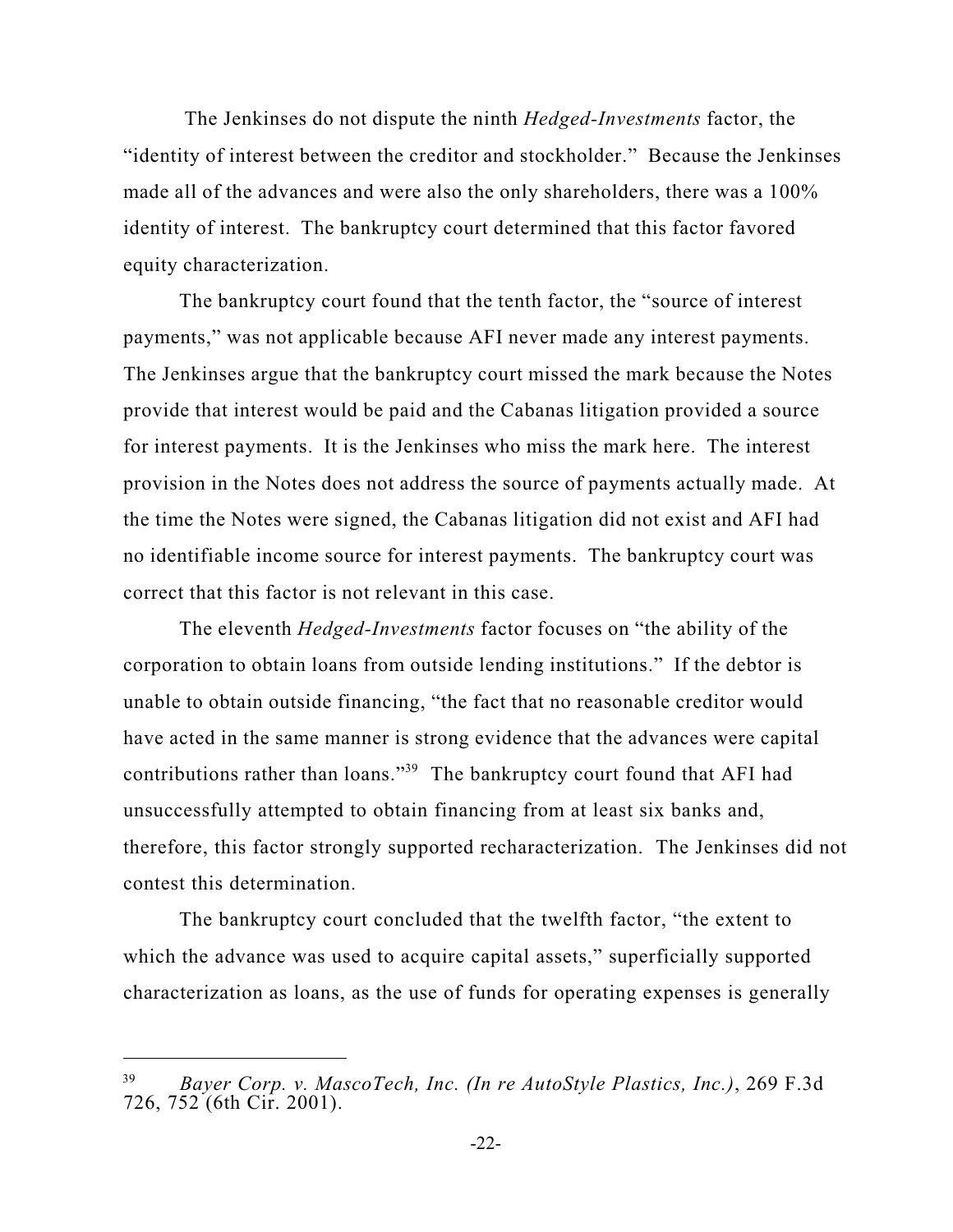indicative of a loan. But the court noted that, during the relevant time period, AFI made no capital acquisitions so there was no decision made as to whether to use the advances to fund operations or purchase assets. Given these facts, the bankruptcy court correctly concluded this factor was of reduced significance.

Finally, the thirteenth factor considers "the failure of the debtor to repay on the due date or to seek a postponement." The bankruptcy court found that none of the Notes were paid by their 5-year due dates and no extensions were sought. The court also noted that none of the parties appeared to view AFI's failure to pay or seek extensions to be a default. The court concluded this factor strongly supported recharacterization as well. Again, the Jenkinses do not contest this finding.

In summary, the bankruptcy court's conclusion that the Jenkinses' claim should be recharacterized as equity is supported by the facts and is not clearly erroneous. The bankruptcy court used the detailed list of factors set forth in *Hedged-Investments* to analyze the totality of the circumstances surrounding the transactions. The facts and circumstances surrounding the disputed transactions clearly support recharacterization. Jenkins paid Warmack \$549,250.00 to purchase Warmack's equity interest in AFI and Cimarron and Warmack's interest in the Certificates of Deposit. This was clearly a payment for an equity interest, and AFI received none of these funds. The intended purpose of AFI's reclamation was to enable the Jenkinses to obtain the Certificates of Deposit. AFI had no capital or funds to finance the reclamation, could not obtain outside financing to fund the reclamation, and would receive no economic benefit from completing the reclamation. The Jenkinses were the beneficial owners of AFI and controlled AFI. They knew, since AFI had no ability to pay the Notes, they would be unable to enforce payment. The only purpose to the reclamation and the advances was to benefit the beneficial owners of AFI. The advances should be treated as equity contributions.

-23-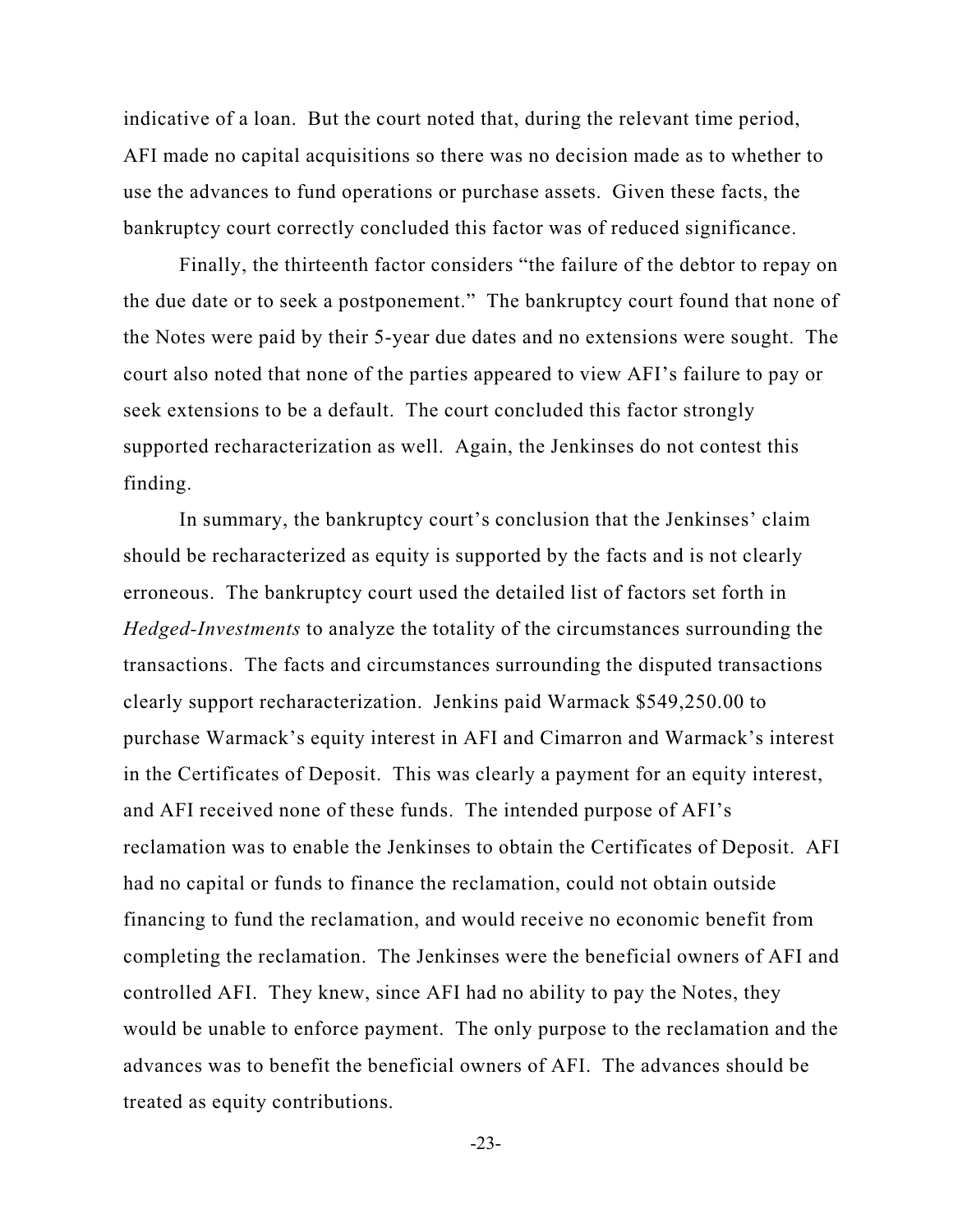#### **B. The Bankruptcy Court Correctly Disallowed the Jenkinses' Proof of Claim.**

The bankruptcy court disallowed the Jenkinses' claim because they failed to carry their burden of persuasion as to the validity and amount of their claim. If an objection is made to a proof of claim, the creditor has the ultimate burden of persuasion as to the validity and amount of the claim.<sup>40</sup> The record amply supports the bankruptcy court's finding.

As the bankruptcy court noted, there is no direct correlation between the worksheets Jenkins claims memorialized AFI's reclamation costs and the amount of the Notes. Only one of the worksheets Jenkins relied upon was acknowledged by Pommier<sup>41</sup> and, in any event, the worksheets are not contemporaneous records of transactions but are simply summaries and calculations based on checks Jenkins has produced. They are also facially inconsistent with the Notes.

There is no evidence that a \$500,000 transfer was made to AFI in December 1999. The evidence is that the funds the Jenkinses advanced in late 1999 were paid to Warmack, and were used to pay secured debt on equipment owned by Cimarron. In exchange for this payment, the Jenkinses received Warmack's interest in AFI, Cimarron, and the Certificates of Deposit. Although AFI did not receive any of these funds, it executed the first \$500,000 Note in favor of Green Acres Farms. Since AFI received nothing in exchange for the first Note, it was not supported by any consideration.

The evidence shows that a \$170,000.00 advance to AFI on June 30, 2000, was used to pay off Cimarron's obligation to Girard National Bank for equipment.<sup>42</sup> Contrary to the Jenkinses' assertion that the \$170,000 was an

*In re Hedged-Invs.*, 380 F.3d at 1297-98. 40

*See* Depo. Ex. 4, *in* Appx. at 850. 41

*See* Green Acres Farms Check No. 1070, *in* Appx*.* at 966. 42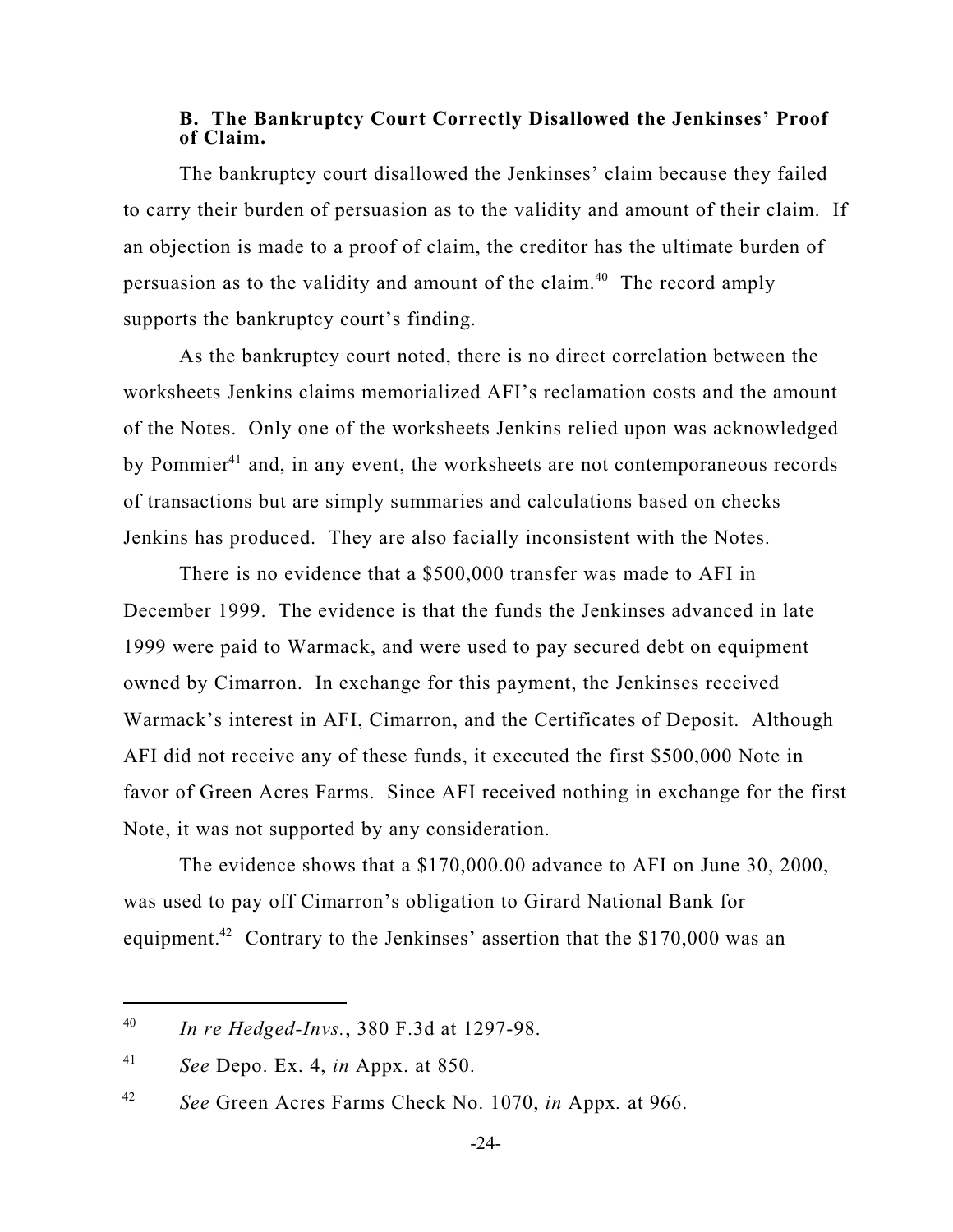advance to AFI, it was used to pay a Cimarron obligation, and AFI received no benefit from these funds. Also included in the Jenkinses' proof of claim is a November 6, 2001, direct payment from Green Acres Farms to Girard National Bank for \$137,900.<sup>43</sup> The memo on the check states that payment was to "Pay off Cimarron Note on Equipment  $(a)$  G.N.B." There is no evidence that AFI received any benefit from this payment.

There are two other payments the Jenkinses include in their proof of claim: (1) a payment from Green Acres Farms directly to Girard National Bank, on December 28, 2004, in the amount of \$33,518.59 for equipment;<sup>44</sup> and (2) another payment from Green Acres Farms, on February 28, 2005, in the amount of  $$50,116.64$  for a loan payment.<sup>45</sup> There is no evidence that either of these payments benefitted AFI.

Consequently, the evidence is that AFI did not benefit from or receive any consideration for at least \$891,535.23 of the approximately \$2,423,812.81 principal amount that the Jenkinses claim. There are numerous other checks evidencing payments directly to parties other than AFI and, although many of those checks were written to AFI, they were immediately endorsed to Cimarron and were never deposited into an AFI account.

In addition to payment of the three Notes, the Jenkinses' proof of claim seeks payment of \$487,298.62 for money related to reclamation and to accounts for Dan Card and Pat Miller. There is no promissory note from AFI with respect to this portion of the claim, and the Jenkinses presented no evidence to

*See* Green Acres Farms Check No. 1339, *in* Appx. at 990. 43

*See* Green Acres Farms Check No. 1938, *in* Appx. at 923. 44

*See* Green Acres Farms Check No. 1990, *in* Appx. at 926. 45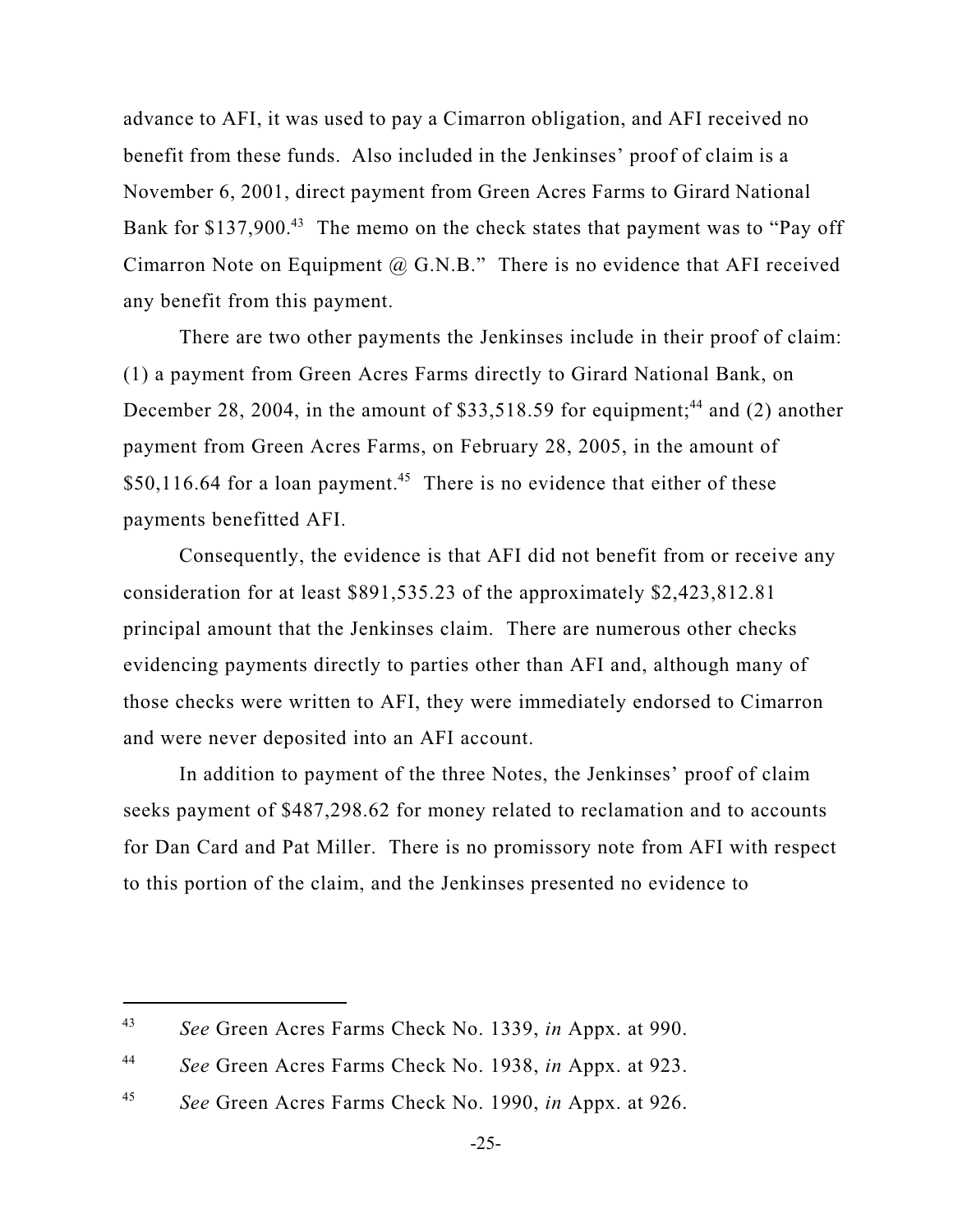substantiate this claim other than exhibit G attached to their proof of claim.<sup>46</sup> A review of exhibit G reveals that it is not evidence at all but simply a hand-written list entitled "Total Money Due 10-31-08," without any other foundation. Simply writing amounts claimed to be due on paper does not meet the claimant's burden to prove a claim.

Any claim the Jenkinses may have is nowhere near the amount they assert. The only options for the bankruptcy court were to speculate as to the amount and validity of the Jenkinses' claim or disallow it. It would have been error for the court to speculate, and the evidence in this case clearly supports its finding that the Jenkinses failed to carry their burden to prove the amount and validity of their claim.

## **C. The Jenkinses' Secured Claim Should be Subordinated.**

Section 510 of the Bankruptcy Code<sup>47</sup> permits bankruptcy courts to subordinate all or part of an allowed claim to all or part of another allowed claim. Equitable subordination is not based on the substance of a transaction, but rather on the behavior of the parties involved, and is intended to remedy some inequity or unfairness. Three requirements "must be met for a court to exercise its equitable subordination power: (1) *inequitable conduct* on the part of the claimant sought to be subordinated; (2) injury to the other creditors of the bankrupt or *unfair advantage for the claimant resulting from the claimant's conduct*; and (3) consistency with the provisions of the Bankruptcy Code."<sup>48</sup> The first of these requirements, inequitable conduct, "encompasses three categories of misconduct: (1) fraud, illegality, and breach of fiduciary duties; (2)

*See* Ex. G to Proof of Claim dated 7/11/2009, *in* Appx. at 1566. 46

<sup>11</sup> U.S.C. § 510(c)(1). 47

*Sender v. Bronze Group, Ltd. (In re Hedged-Invs. Assocs., Inc.)*, 380 F.3d 48 1292, 1300 (emphasis added) (internal quotation marks omitted).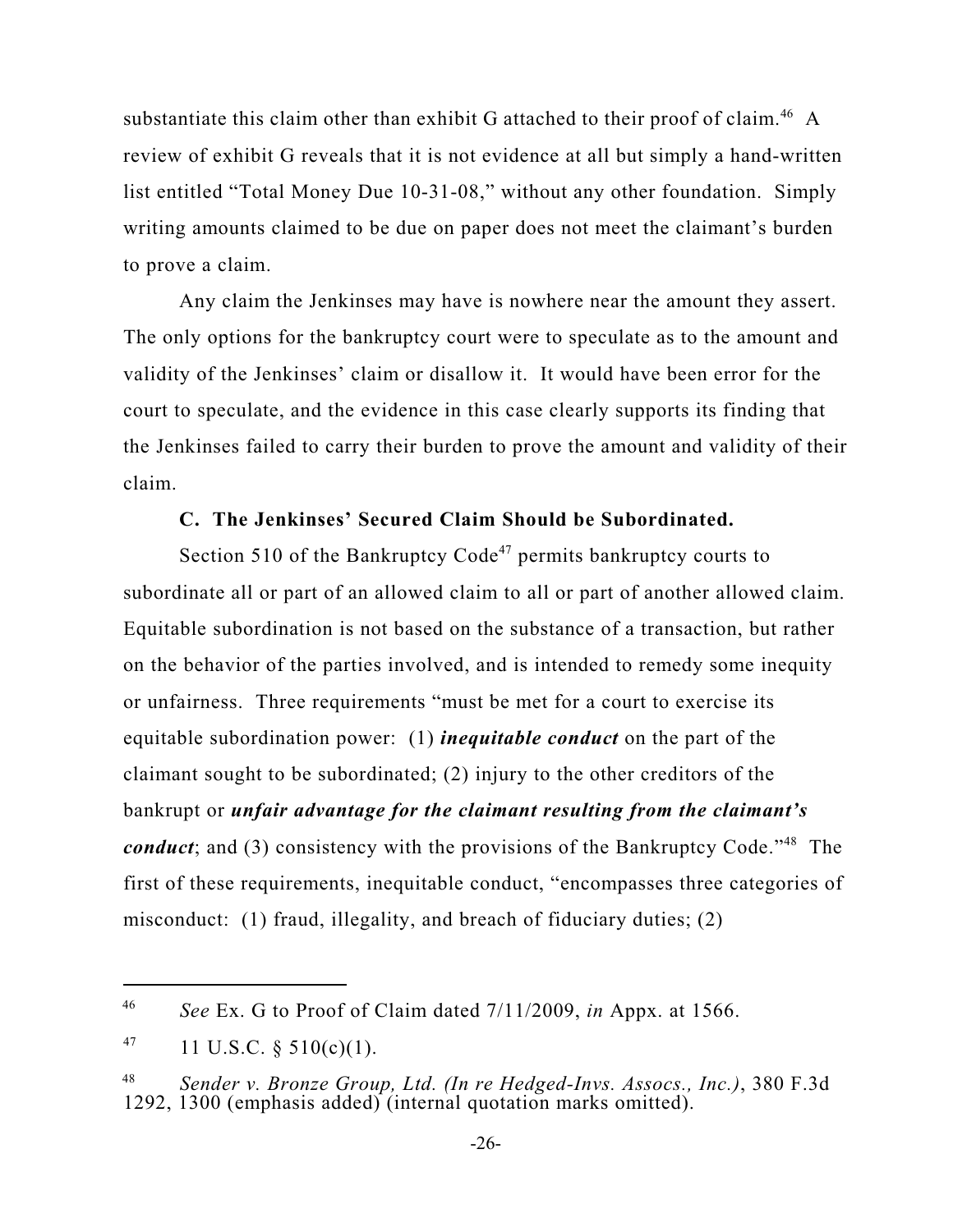*undercapitalization*; or (3*) claimant's use of the debtor as a mere instrumentality or alter ego*."<sup>49</sup> When a claimant is an "insider," a different level of scrutiny applies, and "the party seeking subordination need only show some unfair conduct, and a degree of culpability, on the part of the insider."<sup>50</sup> Even applying the higher level of scrutiny, the evidence clearly supports the bankruptcy court's findings and the subordination of the Jenkinses' "secured" claim.

It is uncontroverted that AFI was undercapitalized. Jenkins' stated purpose when operating AFI was to obtain a release of the Certificates of Deposit for his own benefit. Because he was prohibited from holding stock in AFI, Jenkins accomplished this goal by having the legal interest in AFI placed in Christie's name. Jenkins' manipulation of AFI enabled him to obtain the Notes that are unsupported by adequate consideration and vastly exceed the claimed advances to AFI. Finally, Jenkins used his knowledge and control of AFI to obtain an assignment of the Cabanas litigation proceeds to secure his bogus antecedent debt.

Jenkins argues that subordination is not appropriate because there would have been no judgment proceeds if he had not advanced the sums the Jenkinses seek to recover and, therefore, no creditors were harmed. While it may be true that the Cabanas litigation proceeds resulted from Jenkins' efforts, this one fact does not justify his attempts to take advantage of his situation to secure payment of his alleged reclamation costs ahead of other AFI creditors. There was no source of repayment at the time of the Jenkinses' advances. The Cabanas litigation was the only source of repayment, and Jenkins unfairly took advantage of his inside knowledge and control of AFI to obtain the assignment of those litigation proceeds, to the detriment of AFI's other creditors.

*Id.* at 1301 (emphasis added) (internal quotation marks omitted). 49 *Id.* 50